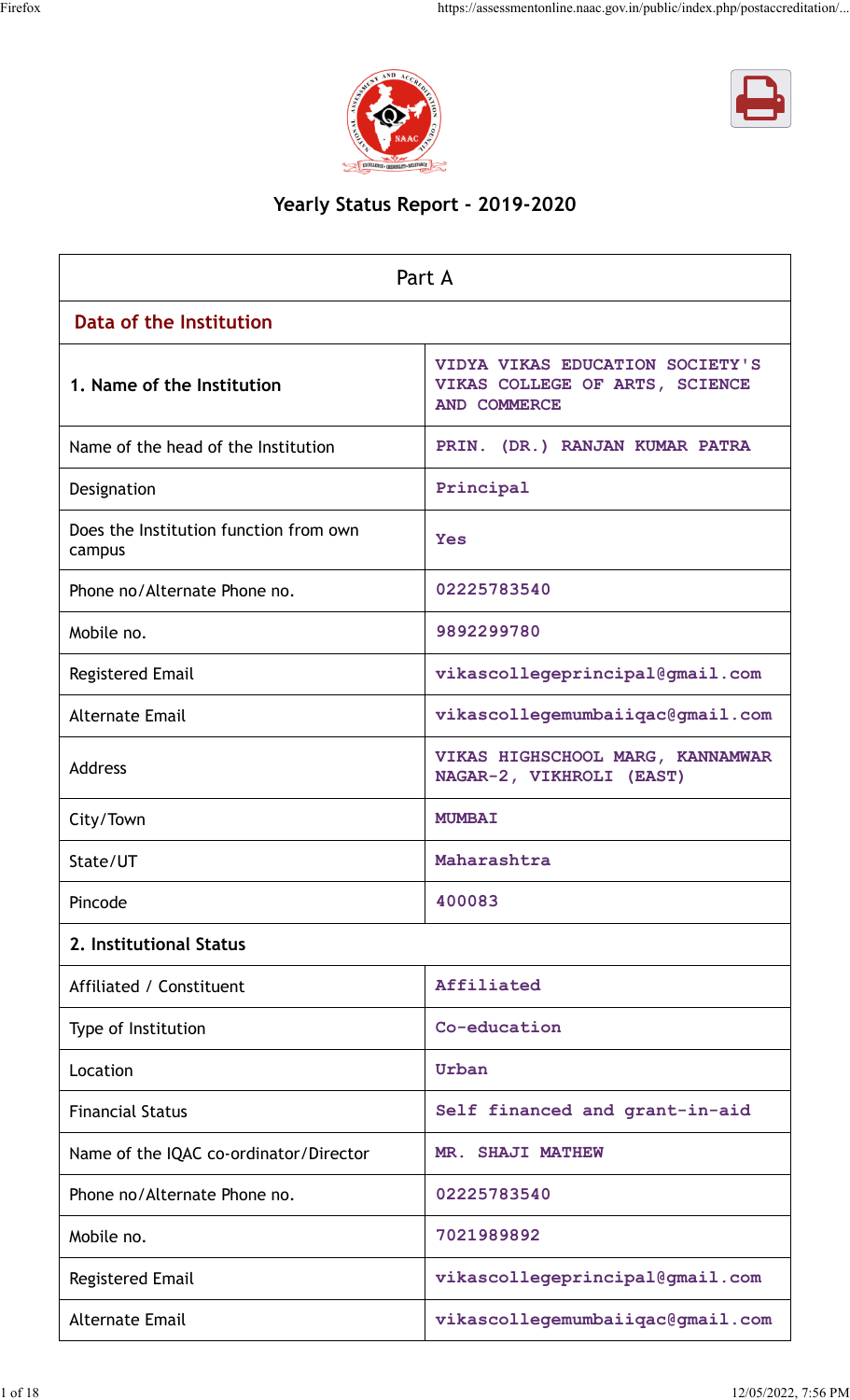## **3. Website Address**

| Web-link of the AQAR: (Previous Academic<br>Year)                        | http://www.vikascollege.org<br>/aqar/AQAR 2018 2019.pdf                   |
|--------------------------------------------------------------------------|---------------------------------------------------------------------------|
| 4. Whether Academic Calendar prepared<br>during the year                 | Yes                                                                       |
| if yes, whether it is uploaded in the<br>institutional website: Weblink: | http://www.vikascollege.org<br>'calendar<br>Academic Calender 2019 20.pdf |

## **5. Accrediation Details**

|       |       | <b>CGPA</b> | <b>Year of Accrediation</b> |                          | Validity                 |
|-------|-------|-------------|-----------------------------|--------------------------|--------------------------|
| Cycle | Grade |             |                             | <b>Period From</b>       | Period To                |
|       | $B+$  | 76.00       | 2005                        | $28 - \text{Feb} - 2005$ | $27 - \text{Feb} - 2010$ |
|       | А     | 3.15        | 2013                        | $23 - Mar - 2013$        | $22 - \text{Mar} - 2018$ |

## **6. Date of Establishment of IQAC 27-Jun-2005**

## **7. Internal Quality Assurance System**

| Quality initiatives by IQAC during the year for promoting quality culture |                           |                                          |
|---------------------------------------------------------------------------|---------------------------|------------------------------------------|
| Item /Title of the quality initiative by IQAC                             | Date &<br><b>Duration</b> | Number of participants/<br>beneficiaries |
| ISO Audit                                                                 | $05 -$<br>Oct-2019        | 15                                       |
| Seminar on Gandhian thoughts and<br>Indian Civilization                   | $02 -$<br>Oct-2019        | 65                                       |

## **[View File](https://assessmentonline.naac.gov.in/public/Postacc/Quality_Initiatives/21029_Quality_Initiatives.pdf)**

### **8. Provide the list of funds by Central/ State Government- UGC/CSIR/DST/DBT /ICMR/TEQIP/World Bank/CPE of UGC etc.**

| Institution/Department<br>/Faculty                                                                                 | <b>Scheme</b> | <b>Funding</b><br>Agency | Year of award with<br>duration | <b>Amount</b> |
|--------------------------------------------------------------------------------------------------------------------|---------------|--------------------------|--------------------------------|---------------|
| <b>NIL</b>                                                                                                         | <b>NIL</b>    | <b>NIL</b>               | 2020<br>0 <sub>0</sub>         | $\mathbf 0$   |
|                                                                                                                    |               | No Files Uploaded !!!    |                                |               |
| 9. Whether composition of IQAC as per<br>latest NAAC guidelines:                                                   |               | <b>Yes</b>               |                                |               |
| Upload latest notification of formation of<br><b>IQAC</b>                                                          |               | <b>View File</b>         |                                |               |
| 10. Number of IQAC meetings held during<br>the year:                                                               |               | 4                        |                                |               |
| The minutes of IQAC meeting and<br>compliances to the decisions have been<br>uploaded on the institutional website |               | <b>No</b>                |                                |               |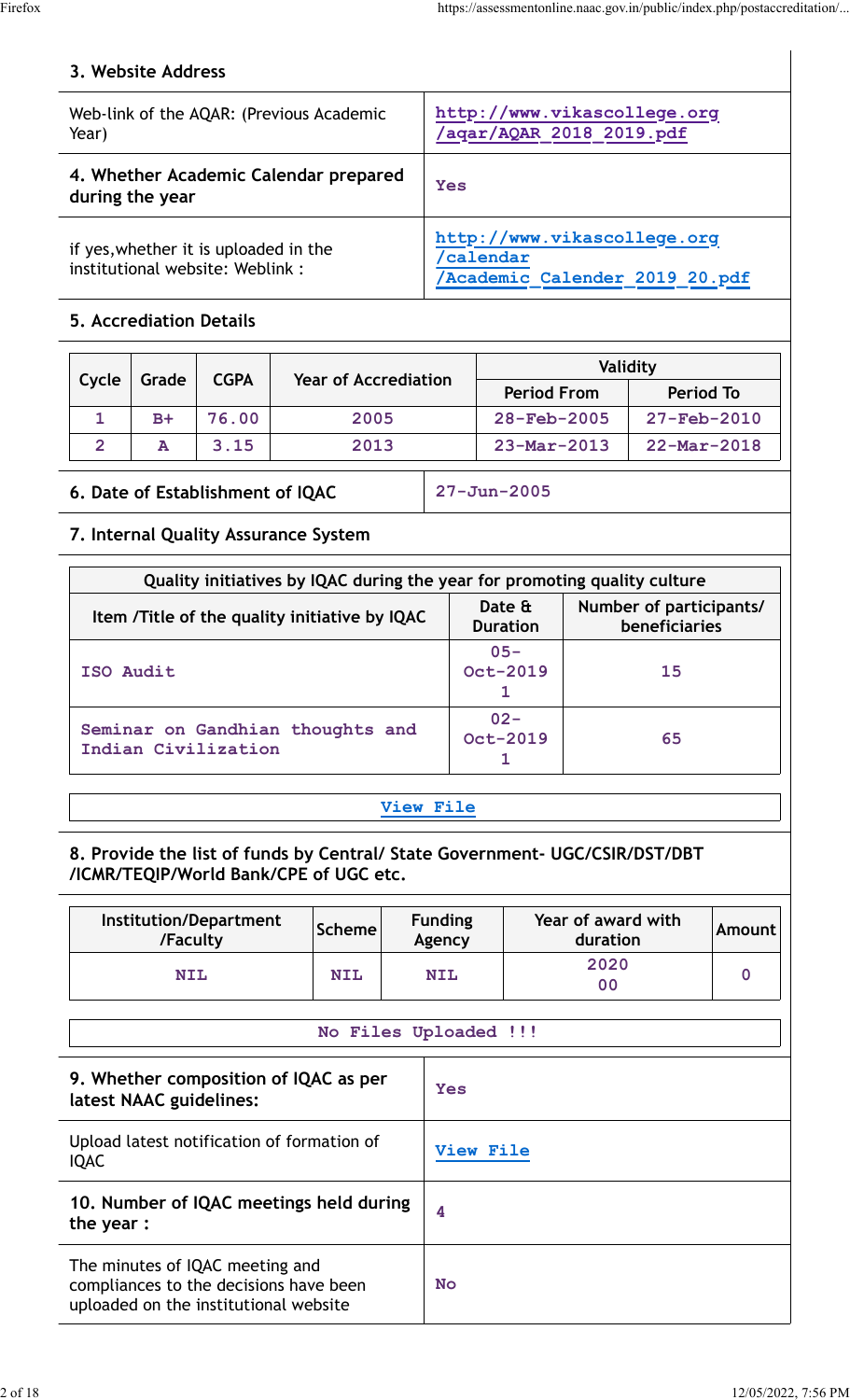Upload the minutes of meeting and action Upload the initiates of meeting and action<br>taken report

**11. Whether IQAC received funding from any of the funding agency to support its activities during the year?**

**No**

**12. Significant contributions made by IQAC during the current year(maximum five bullets)**

**1. MOOCs Conducted in association with IIT Bombay.**

**2. Job Placement Training Programme placement in association with Technoserve.**

### **[View File](https://assessmentonline.naac.gov.in/public/Postacc/Contribution/21029_Contribution.xlsx)**

**13. Plan of action chalked out by the IQAC in the beginning of the academic year towards Quality Enhancement and outcome achieved by the end of the academic year**

| <b>Plan of Action</b>                           | <b>Achivements/Outcomes</b>                                                    |
|-------------------------------------------------|--------------------------------------------------------------------------------|
| To conduct Workshop on<br>Front Accounting XTML | Workshop conducted on 19th Dec, 2019 with<br>participation by 27 students      |
| Students' Placement                             | 49 Students were placed as a part of<br>career counselling and placement drive |

#### **[View File](https://assessmentonline.naac.gov.in/public/Postacc/Quality/21029_Quality.xlsx)**

| 14. Whether AQAR was placed before<br>statutory body?                                                                   | <b>Yes</b>               |
|-------------------------------------------------------------------------------------------------------------------------|--------------------------|
| <b>Name of Statutory Body</b>                                                                                           | <b>Meeting Date</b>      |
| COLLEGE DEVELOPMENT COMMITTEE                                                                                           | 15-May-2021              |
| 15. Whether NAAC/or any other<br>accredited body(s) visited IQAC or<br>interacted with it to assess the<br>functioning? | <b>Yes</b>               |
| Date of Visit                                                                                                           | $25 - Feb - 2013$        |
| 16. Whether institutional data submitted<br>to AISHE:                                                                   | <b>Yes</b>               |
| Year of Submission                                                                                                      | 2020                     |
| Date of Submission                                                                                                      | $16 - \text{Mar} - 2020$ |
| 17. Does the Institution have                                                                                           | $N -$                    |

# **Management Information System ? No**

Part B

## **CRITERION I – CURRICULAR ASPECTS**

**1.1 – Curriculum Planning and Implementation**

1.1.1 - Institution has the mechanism for well planned curriculum delivery and documentation. E words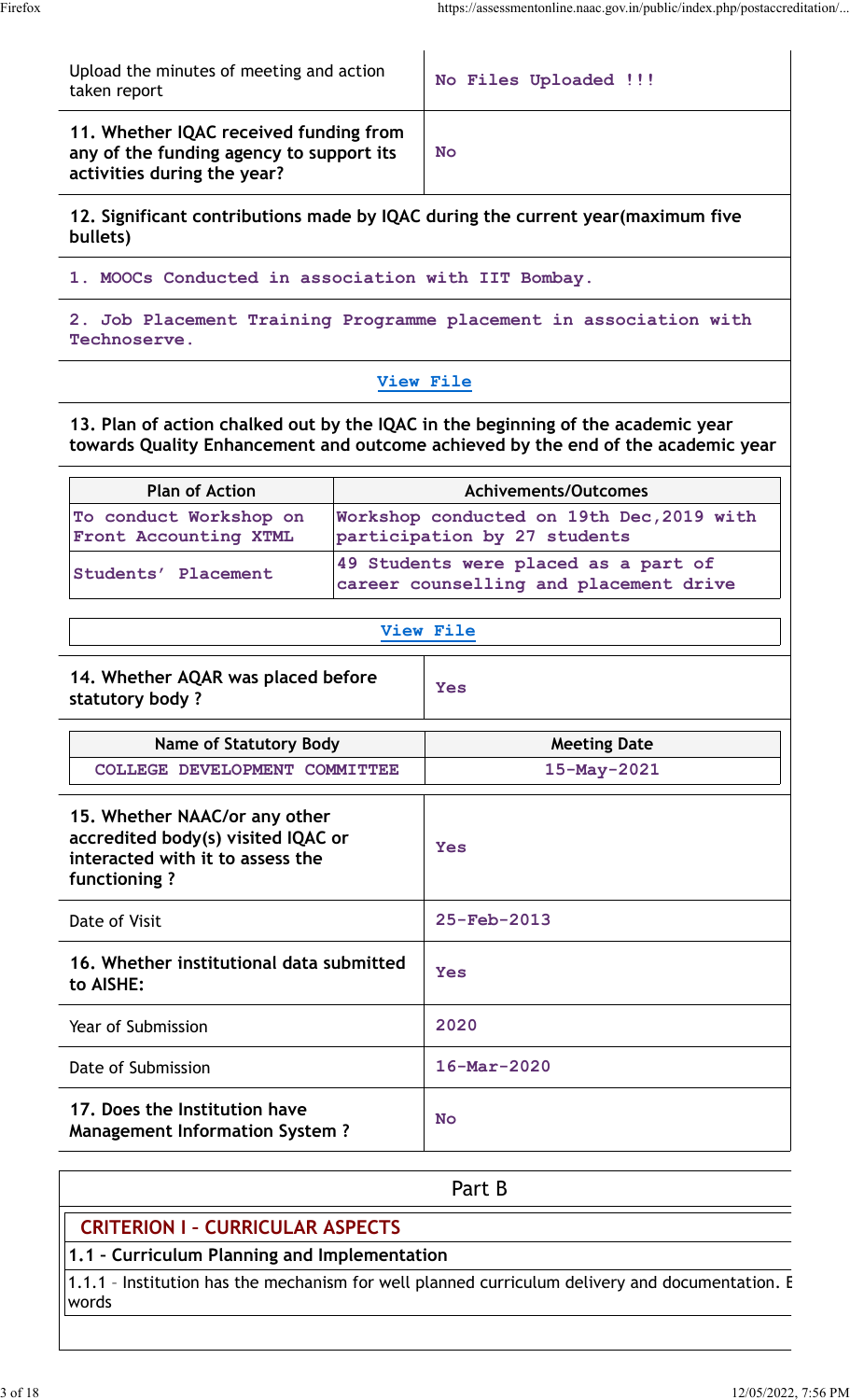• The college being affiliated to University of Mumbai, follows cu**rt** designed by the University. . Syllabus and syllabus revision from time is communicated through the University circular, faculty works Department meetings are conducted for syllabus planning and revi implementation and completion of syllabus as per planning. . Effe curriculum delivery is ensured through departmental timetable. . Re the end of examinations are analyzed to measure the learning outcome students. • Heads of the departments and teachers ensure timely com of syllabus. . Library orientation is conducted at the beginning of year in order to educate the students regarding various facilities a **in the Library.**

|                       |                           |                          |          | 1.1.2 - Certificate/ Diploma Courses introduced during the academic year |    |
|-----------------------|---------------------------|--------------------------|----------|--------------------------------------------------------------------------|----|
|                       |                           |                          |          |                                                                          |    |
| $  $ Certificate $  $ | <b>Diploma</b><br>Courses | Dates of<br>Introduction | Duration | Focus on<br>employability/entrepreneurship                               | De |
| <b>NIL</b>            | <b>NIL</b>                | <b>Nil</b>               | 00       | <b>NIL</b>                                                               |    |

#### **1.2 – Academic Flexibility**

1.2.1 – New programmes/courses introduced during the academic year

| <b>Programme/Course</b> | <b>Programme Specialization</b> | Dates of Introd |
|-------------------------|---------------------------------|-----------------|
|                         |                                 |                 |

**No file uploaded.**

1.2.2 - Programmes in which Choice Based Credit System (CBCS)/Elective course system impleme affiliated Colleges (if applicable) during the academic year.

| Name of programmes<br>adopting CBCS                                                        | <b>Programme Specialization</b> |            | Date of implementation of CBC:<br><b>Course System</b> |  |
|--------------------------------------------------------------------------------------------|---------------------------------|------------|--------------------------------------------------------|--|
| <b>BA</b>                                                                                  | <b>Political Science</b>        |            | 01/06/2016                                             |  |
| <b>BCom</b>                                                                                | Commerce                        |            | 01/06/2016                                             |  |
| <b>BSc</b>                                                                                 | Chemistry                       | 01/06/2016 |                                                        |  |
| <b>BMS</b>                                                                                 | Management Studies              |            | 01/06/2016                                             |  |
| <b>BCom</b>                                                                                | Accounting and<br>Finance       |            | 01/06/2016                                             |  |
| <b>BVoc</b>                                                                                | <b>MLT</b>                      |            | 01/06/2016                                             |  |
| <b>BVoc</b>                                                                                | Media Production                |            | 01/06/2016                                             |  |
| <b>BSc</b>                                                                                 | Information<br>Technology       | 01/06/2016 |                                                        |  |
| <b>BSc</b>                                                                                 | Biotechnology                   | 01/06/2016 |                                                        |  |
| <b>BSc</b>                                                                                 | Computer Science                | 01/06/2016 |                                                        |  |
| <b>MCom</b>                                                                                | Accountancy                     | 01/06/2016 |                                                        |  |
| <b>MSC</b>                                                                                 | Biotechnology                   | 01/08/2019 |                                                        |  |
| <b>MCom</b>                                                                                | <b>Business Management</b>      | 01/06/2016 |                                                        |  |
| <b>MSC</b>                                                                                 | Information<br>Technology       | 01/08/2019 |                                                        |  |
| <b>MSC</b>                                                                                 | Chemistry                       |            | 01/08/2019                                             |  |
| <b>BA</b>                                                                                  | Economics                       |            | 01/06/2016                                             |  |
| 1.2.3 - Students enrolled in Certificate/ Diploma Courses introduced during the year       |                                 |            |                                                        |  |
|                                                                                            | <b>Certificate</b>              |            | <b>Diploma Cour</b>                                    |  |
| Number of Students                                                                         | 155                             | 0          |                                                        |  |
| 1.3 - Curriculum Enrichment                                                                |                                 |            |                                                        |  |
| 1.3.1 - Value-added courses imparting transferable and life skills offered during the year |                                 |            |                                                        |  |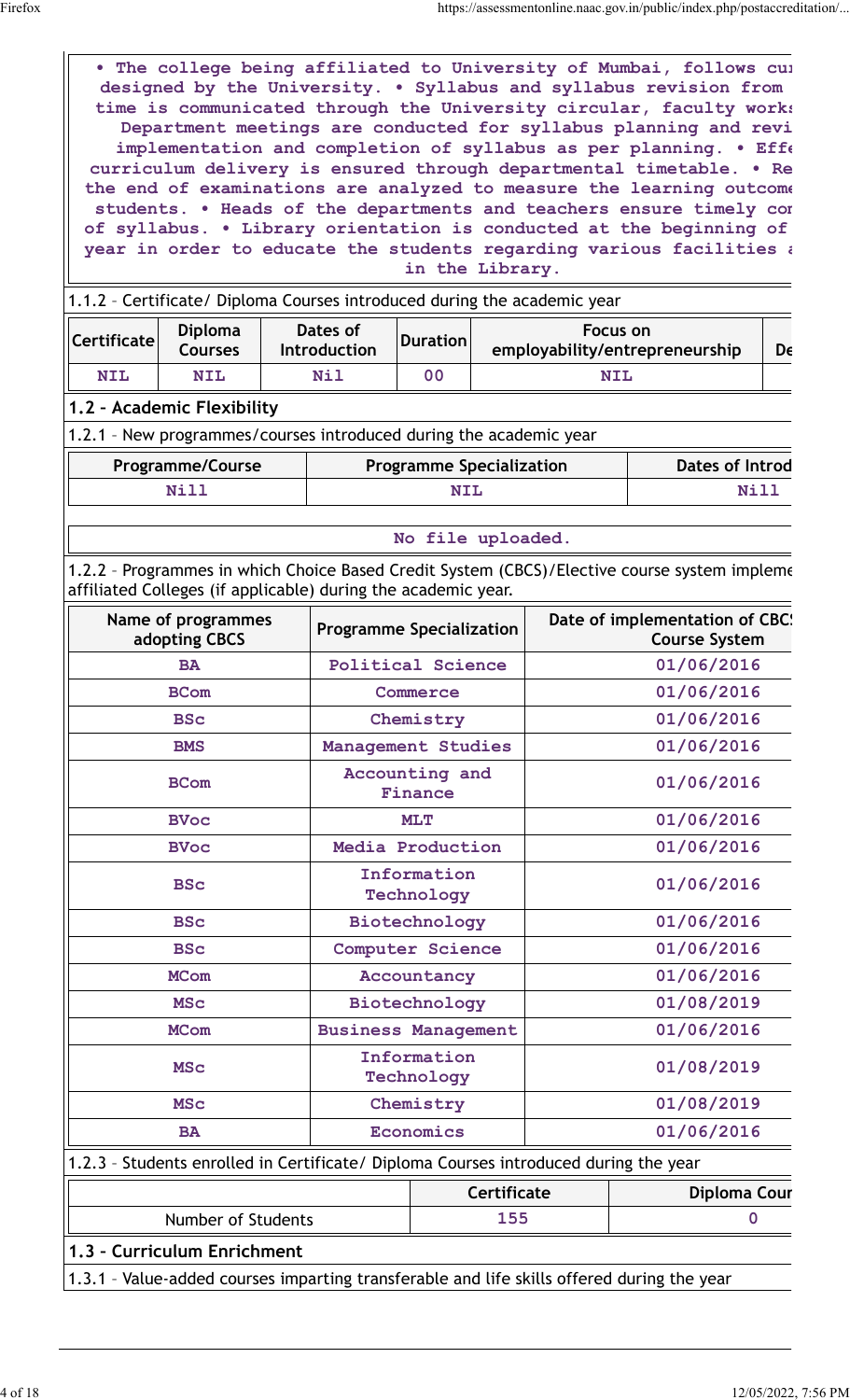|                  |                                   | <b>Value Added Courses</b>           |                            |                                               | Date of Introduction                                             |                                                                         |  | <b>Number of Students Eni</b>                                                                                                                |              |
|------------------|-----------------------------------|--------------------------------------|----------------------------|-----------------------------------------------|------------------------------------------------------------------|-------------------------------------------------------------------------|--|----------------------------------------------------------------------------------------------------------------------------------------------|--------------|
|                  |                                   | <b>NIL</b>                           | <b>Nill</b><br><b>Nill</b> |                                               |                                                                  |                                                                         |  |                                                                                                                                              |              |
|                  |                                   |                                      |                            |                                               |                                                                  | No file uploaded.                                                       |  |                                                                                                                                              |              |
|                  |                                   |                                      |                            |                                               | 1.3.2 - Field Projects / Internships under taken during the year |                                                                         |  |                                                                                                                                              |              |
|                  | Project/Programme<br><b>Title</b> |                                      |                            | Programme<br>Specialization                   |                                                                  |                                                                         |  | No. of students enrolled for Field Pr<br>Internships                                                                                         |              |
|                  | <b>BA</b>                         |                                      |                            | political science                             |                                                                  |                                                                         |  | 28                                                                                                                                           |              |
|                  |                                   |                                      |                            |                                               | View File                                                        |                                                                         |  |                                                                                                                                              |              |
|                  |                                   |                                      |                            |                                               |                                                                  |                                                                         |  |                                                                                                                                              |              |
|                  |                                   | 1.4 - Feedback System                |                            |                                               |                                                                  | 1.4.1 - Whether structured feedback received from all the stakeholders. |  |                                                                                                                                              |              |
| <b>Students</b>  |                                   |                                      |                            |                                               |                                                                  |                                                                         |  |                                                                                                                                              | Yes          |
| Teachers         |                                   |                                      |                            |                                               |                                                                  |                                                                         |  |                                                                                                                                              | No           |
| <b>Employers</b> |                                   |                                      |                            |                                               |                                                                  |                                                                         |  |                                                                                                                                              | No           |
| Alumni           |                                   |                                      |                            |                                               |                                                                  |                                                                         |  |                                                                                                                                              | Yes          |
| Parents          |                                   |                                      |                            |                                               |                                                                  |                                                                         |  |                                                                                                                                              | No           |
|                  |                                   |                                      |                            |                                               |                                                                  |                                                                         |  | 1.4.2 - How the feedback obtained is being analyzed and utilized for overall development of the                                              |              |
|                  | (maximum 500 words)               |                                      |                            |                                               |                                                                  |                                                                         |  |                                                                                                                                              |              |
|                  | <b>Feedback Obtained</b>          |                                      |                            |                                               |                                                                  |                                                                         |  |                                                                                                                                              |              |
|                  |                                   |                                      |                            |                                               |                                                                  |                                                                         |  | . Being an affiliated college, the curriculum is designed by the aff                                                                         |              |
|                  |                                   |                                      |                            |                                               |                                                                  |                                                                         |  | university. . However informal feedback is obtained from alumni and                                                                          |              |
|                  |                                   |                                      |                            |                                               |                                                                  |                                                                         |  |                                                                                                                                              |              |
|                  |                                   |                                      |                            |                                               |                                                                  |                                                                         |  | of any suggestions, the faculty members give these inputs to the boa                                                                         |              |
|                  |                                   |                                      |                            |                                               |                                                                  |                                                                         |  | studies during workshops on syllabus revision. . Similarly, though n<br>structured, informal feedback is obtained from the stake holders reg |              |
|                  |                                   |                                      |                            |                                               |                                                                  |                                                                         |  | overall development of the college which is taken into consideration                                                                         |              |
|                  |                                   |                                      |                            |                                               |                                                                  |                                                                         |  | planning and implementation of curricular and extracurricular activi                                                                         |              |
|                  |                                   |                                      |                            |                                               | <b>CRITERION II - TEACHING- LEARNING AND EVALUATION</b>          |                                                                         |  |                                                                                                                                              |              |
|                  |                                   | 2.1 - Student Enrolment and Profile  |                            |                                               |                                                                  |                                                                         |  |                                                                                                                                              |              |
|                  |                                   | 2.1.1 - Demand Ratio during the year |                            |                                               |                                                                  |                                                                         |  |                                                                                                                                              |              |
|                  | Name of the                       |                                      | Programme                  |                                               |                                                                  | Number of seats                                                         |  | <b>Number of Application</b>                                                                                                                 |              |
|                  | Programme<br><b>BCom</b>          |                                      | Specialization<br>Commerce |                                               |                                                                  | available<br>600                                                        |  | received<br>500                                                                                                                              |              |
|                  |                                   |                                      |                            |                                               |                                                                  |                                                                         |  |                                                                                                                                              |              |
|                  |                                   |                                      |                            |                                               | View File                                                        |                                                                         |  |                                                                                                                                              |              |
|                  |                                   | 2.2 - Catering to Student Diversity  |                            |                                               |                                                                  |                                                                         |  |                                                                                                                                              |              |
|                  |                                   |                                      |                            |                                               | 2.2.1 - Student - Full time teacher ratio (current year data)    |                                                                         |  |                                                                                                                                              |              |
|                  |                                   |                                      |                            |                                               |                                                                  | <b>Number of fulltime</b>                                               |  | <b>Number of fulltime</b>                                                                                                                    | $\mathsf{N}$ |
|                  |                                   | Number of<br>students                |                            | Number of<br>students                         |                                                                  | teachers available in                                                   |  | teachers available in                                                                                                                        |              |
| Year             |                                   | enrolled in the                      |                            | enrolled in the                               |                                                                  | the institution                                                         |  | the institution                                                                                                                              | tea          |
|                  |                                   | institution (UG)                     |                            | institution (PG)                              |                                                                  | teaching only UG<br>courses                                             |  | teaching only PG<br>courses                                                                                                                  |              |
| 2019             |                                   | 965                                  |                            | 103                                           |                                                                  | 70                                                                      |  | 17                                                                                                                                           |              |
|                  |                                   |                                      |                            |                                               |                                                                  |                                                                         |  |                                                                                                                                              |              |
|                  |                                   | 2.3 - Teaching - Learning Process    |                            |                                               |                                                                  |                                                                         |  |                                                                                                                                              |              |
|                  |                                   |                                      |                            | E-learning resources etc. (current year data) |                                                                  |                                                                         |  | 2.3.1 - Percentage of teachers using ICT for effective teaching with Learning Management Systen                                              |              |
|                  | Number of                         | <b>Number of teachers</b>            |                            |                                               | <b>ICT Tools and</b>                                             | Number of ICT                                                           |  | <b>Numberof</b>                                                                                                                              |              |
|                  | <b>Teachers on</b>                |                                      | using ICT (LMS,            |                                               | resources                                                        | enabled                                                                 |  | smart                                                                                                                                        | E-re<br>tech |
|                  | Roll<br>70                        |                                      | e-Resources)<br>20         |                                               | available<br>1                                                   | <b>Classrooms</b><br>$\mathbf{0}$                                       |  | classrooms<br>$\mathbf{0}$                                                                                                                   |              |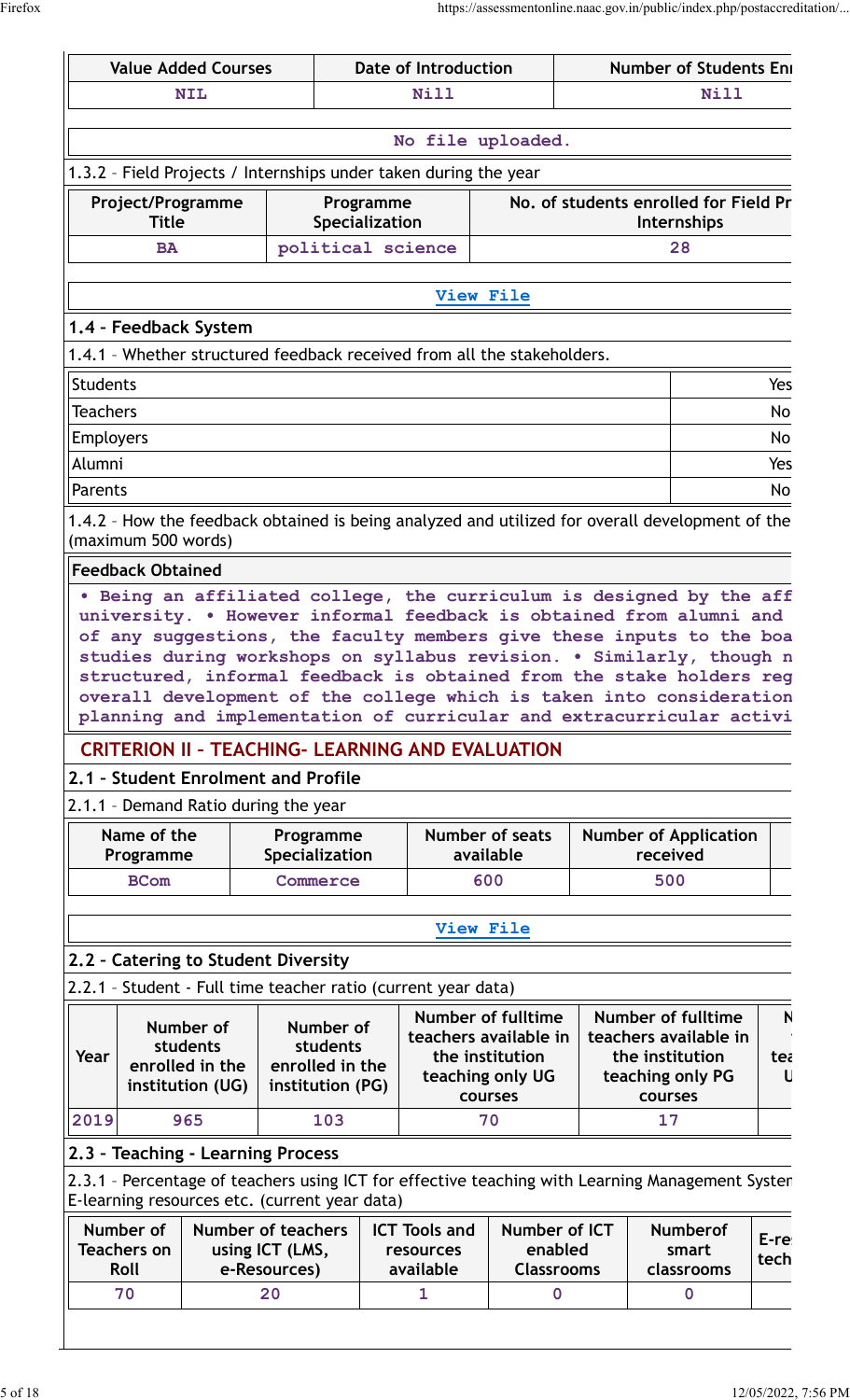|                                                                                    |                   |      | View File of ICT Tools and resources                                                                    |                     |          |                                                                |                                                                                                                                                                                                                                                                                                                                                                                                                                                                                                                                                                                                                                                                                                                                   |                               |
|------------------------------------------------------------------------------------|-------------------|------|---------------------------------------------------------------------------------------------------------|---------------------|----------|----------------------------------------------------------------|-----------------------------------------------------------------------------------------------------------------------------------------------------------------------------------------------------------------------------------------------------------------------------------------------------------------------------------------------------------------------------------------------------------------------------------------------------------------------------------------------------------------------------------------------------------------------------------------------------------------------------------------------------------------------------------------------------------------------------------|-------------------------------|
|                                                                                    |                   |      |                                                                                                         |                     |          |                                                                | View File of E-resources and techniques used                                                                                                                                                                                                                                                                                                                                                                                                                                                                                                                                                                                                                                                                                      |                               |
|                                                                                    |                   |      |                                                                                                         |                     |          |                                                                | 2.3.2 - Students mentoring system available in the institution? Give details. (maximum 500 word:                                                                                                                                                                                                                                                                                                                                                                                                                                                                                                                                                                                                                                  |                               |
|                                                                                    |                   |      |                                                                                                         |                     | process. |                                                                | The college has a formal system of appointment of class teacher for all classes from among the<br>teachers with the following objectives: • Class teachers are the first level mentors of stude<br>particular class. • The class teacher is a medium among the students, college administration an<br>The system aims at a kind of informal relation that will make students feel free to approach any<br>any kind of difficulty. • Counselling cell and Women Development Cell play supportive role in th                                                                                                                                                                                                                        |                               |
|                                                                                    |                   |      | Number of students enrolled in the institution                                                          |                     |          |                                                                | Number of fulltime teachers                                                                                                                                                                                                                                                                                                                                                                                                                                                                                                                                                                                                                                                                                                       | Mentor: M                     |
|                                                                                    |                   | 2507 |                                                                                                         |                     |          | 70                                                             |                                                                                                                                                                                                                                                                                                                                                                                                                                                                                                                                                                                                                                                                                                                                   | 1:                            |
| 2.4 - Teacher Profile and Quality                                                  |                   |      |                                                                                                         |                     |          |                                                                |                                                                                                                                                                                                                                                                                                                                                                                                                                                                                                                                                                                                                                                                                                                                   |                               |
| 2.4.1 - Number of full time teachers appointed during the year                     |                   |      |                                                                                                         |                     |          |                                                                |                                                                                                                                                                                                                                                                                                                                                                                                                                                                                                                                                                                                                                                                                                                                   |                               |
| No. of sanctioned<br>positions                                                     |                   |      | No. of filled<br>positions                                                                              | Vacant<br>positions |          |                                                                | Positions filled during the<br>current year                                                                                                                                                                                                                                                                                                                                                                                                                                                                                                                                                                                                                                                                                       | No.<br>W                      |
| 82                                                                                 |                   |      | 70                                                                                                      | 12                  |          |                                                                | 59                                                                                                                                                                                                                                                                                                                                                                                                                                                                                                                                                                                                                                                                                                                                |                               |
| National, International level from Government, recognised bodies during the year ) |                   |      |                                                                                                         |                     |          |                                                                | 2.4.2 - Honours and recognition received by teachers (received awards, recognition, fellowships                                                                                                                                                                                                                                                                                                                                                                                                                                                                                                                                                                                                                                   |                               |
| Year of<br>Award                                                                   |                   |      | Name of full time teachers receiving<br>awards from state level, national level,<br>international level |                     |          | <b>Designation</b>                                             | Name of the award, fe<br>received from Goverr                                                                                                                                                                                                                                                                                                                                                                                                                                                                                                                                                                                                                                                                                     | recognized bod                |
| 2019                                                                               |                   |      | <b>NIL</b>                                                                                              |                     |          | Nill                                                           |                                                                                                                                                                                                                                                                                                                                                                                                                                                                                                                                                                                                                                                                                                                                   | <b>NIL</b>                    |
|                                                                                    |                   |      |                                                                                                         |                     |          |                                                                |                                                                                                                                                                                                                                                                                                                                                                                                                                                                                                                                                                                                                                                                                                                                   |                               |
| 2.5 - Evaluation Process and Reforms                                               |                   |      |                                                                                                         |                     |          | No file uploaded                                               |                                                                                                                                                                                                                                                                                                                                                                                                                                                                                                                                                                                                                                                                                                                                   |                               |
| during the year                                                                    |                   |      |                                                                                                         |                     |          |                                                                | 2.5.1 - Number of days from the date of semester-end/ year- end examination till the declaratio                                                                                                                                                                                                                                                                                                                                                                                                                                                                                                                                                                                                                                   |                               |
| Programme<br><b>Name</b>                                                           | Programme<br>Code |      | Semester/<br>year                                                                                       |                     |          | Last date of the last<br>semester-end/ year-end<br>examination | Date of declaration                                                                                                                                                                                                                                                                                                                                                                                                                                                                                                                                                                                                                                                                                                               | semester-end/yo<br>examinatio |
| <b>BA</b>                                                                          | 2300001           |      | II                                                                                                      |                     |          | 01/10/2020                                                     |                                                                                                                                                                                                                                                                                                                                                                                                                                                                                                                                                                                                                                                                                                                                   | 11/12/20                      |
|                                                                                    |                   |      |                                                                                                         |                     |          | View File                                                      |                                                                                                                                                                                                                                                                                                                                                                                                                                                                                                                                                                                                                                                                                                                                   |                               |
|                                                                                    |                   |      |                                                                                                         |                     |          |                                                                | 2.5.2 - Reforms initiated on Continuous Internal Evaluation(CIE) system at the institutional level                                                                                                                                                                                                                                                                                                                                                                                                                                                                                                                                                                                                                                |                               |
|                                                                                    |                   |      |                                                                                                         |                     |          |                                                                | . College offers Vocational Programme in Media Production. As a part<br>project work in last year, students are expected to prepare films.<br>to prepare the students for this skill, they are assigned preparat<br>short films, documentaries in first and second year. Through the pro<br>they are thus trained and consistently observed and guided for deve<br>this skill. College being the only institute offering this programm<br>the initiative of NSDC (National Skill Development Council), this in<br>can be considered as a reform in the area of CIE. . Continuous In<br>Evaluation takes place as per the norms laid down by affiliating un:<br>for self finance courses. . Foundation Course is compulsory course |                               |
|                                                                                    |                   |      |                                                                                                         |                     |          |                                                                | programmes , it includes project work as a part of internal evalua<br>Guidelines by the affiliating university are strictly adhered to<br>assigning the project work but the subject teachers ensure that to                                                                                                                                                                                                                                                                                                                                                                                                                                                                                                                      |                               |
|                                                                                    |                   |      |                                                                                                         |                     |          | assignment are unique in approach.                             |                                                                                                                                                                                                                                                                                                                                                                                                                                                                                                                                                                                                                                                                                                                                   |                               |
|                                                                                    |                   |      |                                                                                                         |                     |          |                                                                | 2.5.3 - Academic calendar prepared and adhered for conduct of Examination and other related n                                                                                                                                                                                                                                                                                                                                                                                                                                                                                                                                                                                                                                     |                               |
| words)                                                                             |                   |      |                                                                                                         |                     |          |                                                                |                                                                                                                                                                                                                                                                                                                                                                                                                                                                                                                                                                                                                                                                                                                                   |                               |

• Academic calendar is prepared every year. • IQAC in consultation **w** Principal, Head of Departments and in-charge coordinator of various prepares the academic calendar. • The calendar includes the schedule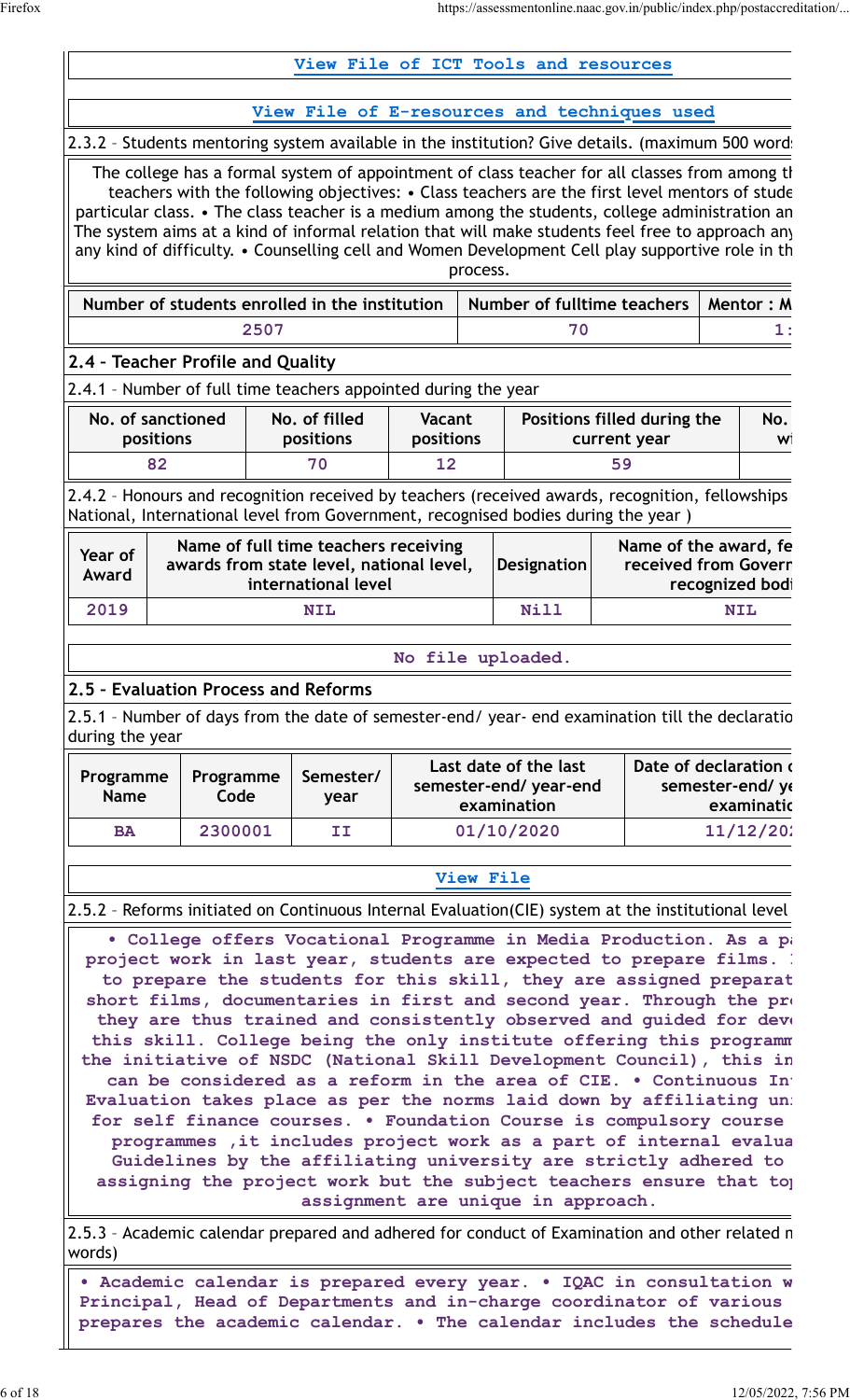$\parallel$ 

|                                                                                                                                                                                              |                          |                 | the calendar. . IQAC monitors the implementation of academic calenda                                                                                               |                 |                                                                                                      |      |                                  |                         |                            | effective continuous Internal Evaluation under the guidance of Princ |
|----------------------------------------------------------------------------------------------------------------------------------------------------------------------------------------------|--------------------------|-----------------|--------------------------------------------------------------------------------------------------------------------------------------------------------------------|-----------------|------------------------------------------------------------------------------------------------------|------|----------------------------------|-------------------------|----------------------------|----------------------------------------------------------------------|
| 2.6 - Student Performance and Learning Outcomes                                                                                                                                              |                          |                 |                                                                                                                                                                    |                 |                                                                                                      |      |                                  |                         |                            |                                                                      |
| 2.6.1 - Program outcomes, program specific outcomes and course outcomes for all programs offe<br>institution are stated and displayed in website of the institution (to provide the weblink) |                          |                 |                                                                                                                                                                    |                 |                                                                                                      |      |                                  |                         |                            |                                                                      |
|                                                                                                                                                                                              |                          |                 |                                                                                                                                                                    |                 | http://www.vikascollege.org/po co/POs COs Final.pdf                                                  |      |                                  |                         |                            |                                                                      |
| 2.6.2 - Pass percentage of students                                                                                                                                                          |                          |                 |                                                                                                                                                                    |                 |                                                                                                      |      |                                  |                         |                            |                                                                      |
| Programme<br>Code                                                                                                                                                                            | Programme<br><b>Name</b> |                 | Number of students<br>Number of students<br>Programme<br>appeared in the final<br>passed in final year<br><b>Specialization</b><br>examination<br>year examination |                 |                                                                                                      |      |                                  |                         |                            |                                                                      |
| 22300001                                                                                                                                                                                     | <b>BCom</b>              |                 | commerce                                                                                                                                                           |                 |                                                                                                      | 168  |                                  |                         | 161                        |                                                                      |
|                                                                                                                                                                                              |                          |                 |                                                                                                                                                                    |                 | View File                                                                                            |      |                                  |                         |                            |                                                                      |
| 2.7 - Student Satisfaction Survey                                                                                                                                                            |                          |                 |                                                                                                                                                                    |                 |                                                                                                      |      |                                  |                         |                            |                                                                      |
| 2.7.1 - Student Satisfaction Survey (SSS) on overall institutional performance (Institution may de<br>questionnaire) (results and details be provided as weblink)                            |                          |                 |                                                                                                                                                                    |                 |                                                                                                      |      |                                  |                         |                            |                                                                      |
|                                                                                                                                                                                              |                          |                 |                                                                                                                                                                    |                 | http://www.vikascollege.org/Students Satisfaction Survey<br>Students Satisfaction Survey 2019 20.pdf |      |                                  |                         |                            |                                                                      |
| <b>CRITERION III - RESEARCH, INNOVATIONS AND EXTENSION</b>                                                                                                                                   |                          |                 |                                                                                                                                                                    |                 |                                                                                                      |      |                                  |                         |                            |                                                                      |
| 3.1 - Resource Mobilization for Research                                                                                                                                                     |                          |                 |                                                                                                                                                                    |                 |                                                                                                      |      |                                  |                         |                            |                                                                      |
| 3.1.1 - Research funds sanctioned and received from various agencies, industry and other organis                                                                                             |                          |                 |                                                                                                                                                                    |                 |                                                                                                      |      |                                  |                         |                            |                                                                      |
| Nature of the<br>Project                                                                                                                                                                     |                          | <b>Duration</b> |                                                                                                                                                                    | agency          | Name of the funding                                                                                  |      | <b>Total grant</b><br>sanctioned |                         |                            | <b>Amount receive</b><br>year                                        |
|                                                                                                                                                                                              |                          |                 | University of<br>Mumbai                                                                                                                                            |                 |                                                                                                      | 0.65 |                                  |                         |                            |                                                                      |
| Minor Projects                                                                                                                                                                               |                          | 365             |                                                                                                                                                                    |                 |                                                                                                      |      |                                  |                         |                            | 0.6!                                                                 |
|                                                                                                                                                                                              |                          |                 |                                                                                                                                                                    |                 | View File                                                                                            |      |                                  |                         |                            |                                                                      |
| 3.2 - Innovation Ecosystem                                                                                                                                                                   |                          |                 |                                                                                                                                                                    |                 |                                                                                                      |      |                                  |                         |                            |                                                                      |
| 3.2.1 - Workshops/Seminars Conducted on Intellectual Property Rights (IPR) and Industry-Acaden<br>Innovative practices during the year                                                       |                          |                 |                                                                                                                                                                    |                 |                                                                                                      |      |                                  |                         |                            |                                                                      |
|                                                                                                                                                                                              |                          |                 | Title of workshop/seminar                                                                                                                                          |                 |                                                                                                      |      |                                  | Name of the Dept.       |                            |                                                                      |
|                                                                                                                                                                                              |                          | <b>NIL</b>      |                                                                                                                                                                    |                 |                                                                                                      |      |                                  | <b>NIL</b>              |                            |                                                                      |
| 3.2.2 - Awards for Innovation won by Institution/Teachers/Research scholars/Students during the                                                                                              |                          |                 |                                                                                                                                                                    |                 |                                                                                                      |      |                                  |                         |                            |                                                                      |
|                                                                                                                                                                                              | Title of the innovation  |                 |                                                                                                                                                                    |                 | <b>Name of Awardee</b>                                                                               |      | <b>Awarding Agency</b>           |                         |                            | Date of award                                                        |
| Separate File Attached                                                                                                                                                                       |                          |                 |                                                                                                                                                                    |                 | <b>Nill</b>                                                                                          |      | Nill                             |                         |                            | <b>Nill</b>                                                          |
|                                                                                                                                                                                              |                          |                 |                                                                                                                                                                    |                 | View File                                                                                            |      |                                  |                         |                            |                                                                      |
|                                                                                                                                                                                              |                          |                 |                                                                                                                                                                    |                 |                                                                                                      |      |                                  |                         |                            |                                                                      |
| 3.2.3 - No. of Incubation centre created, start-ups incubated on campus during the year<br>Incubation<br>Center                                                                              |                          | <b>Name</b>     | Sponsered                                                                                                                                                          |                 | Name of the Start-                                                                                   |      |                                  | <b>Nature of Start-</b> |                            | Dat<br>Commer                                                        |
| <b>NIL</b>                                                                                                                                                                                   |                          | <b>NIL</b>      | <b>By</b><br><b>NIL</b>                                                                                                                                            |                 | up<br><b>NIL</b>                                                                                     |      |                                  | up<br><b>NIL</b>        |                            | Ni                                                                   |
|                                                                                                                                                                                              |                          |                 |                                                                                                                                                                    |                 |                                                                                                      |      |                                  |                         |                            |                                                                      |
|                                                                                                                                                                                              |                          |                 |                                                                                                                                                                    |                 | No file uploaded.                                                                                    |      |                                  |                         |                            |                                                                      |
| 3.3 - Research Publications and Awards                                                                                                                                                       |                          |                 |                                                                                                                                                                    |                 |                                                                                                      |      |                                  |                         |                            |                                                                      |
| 3.3.1 - Incentive to the teachers who receive recognition/awards                                                                                                                             |                          |                 |                                                                                                                                                                    |                 |                                                                                                      |      |                                  |                         |                            |                                                                      |
| <b>State</b><br>0 <sub>0</sub>                                                                                                                                                               |                          |                 | 0 <sub>0</sub>                                                                                                                                                     | <b>National</b> |                                                                                                      |      |                                  |                         | <b>International</b><br>00 |                                                                      |

different curricular, extra curricular and co-curricular activities. **into consideration tentative schedule of University examination, college**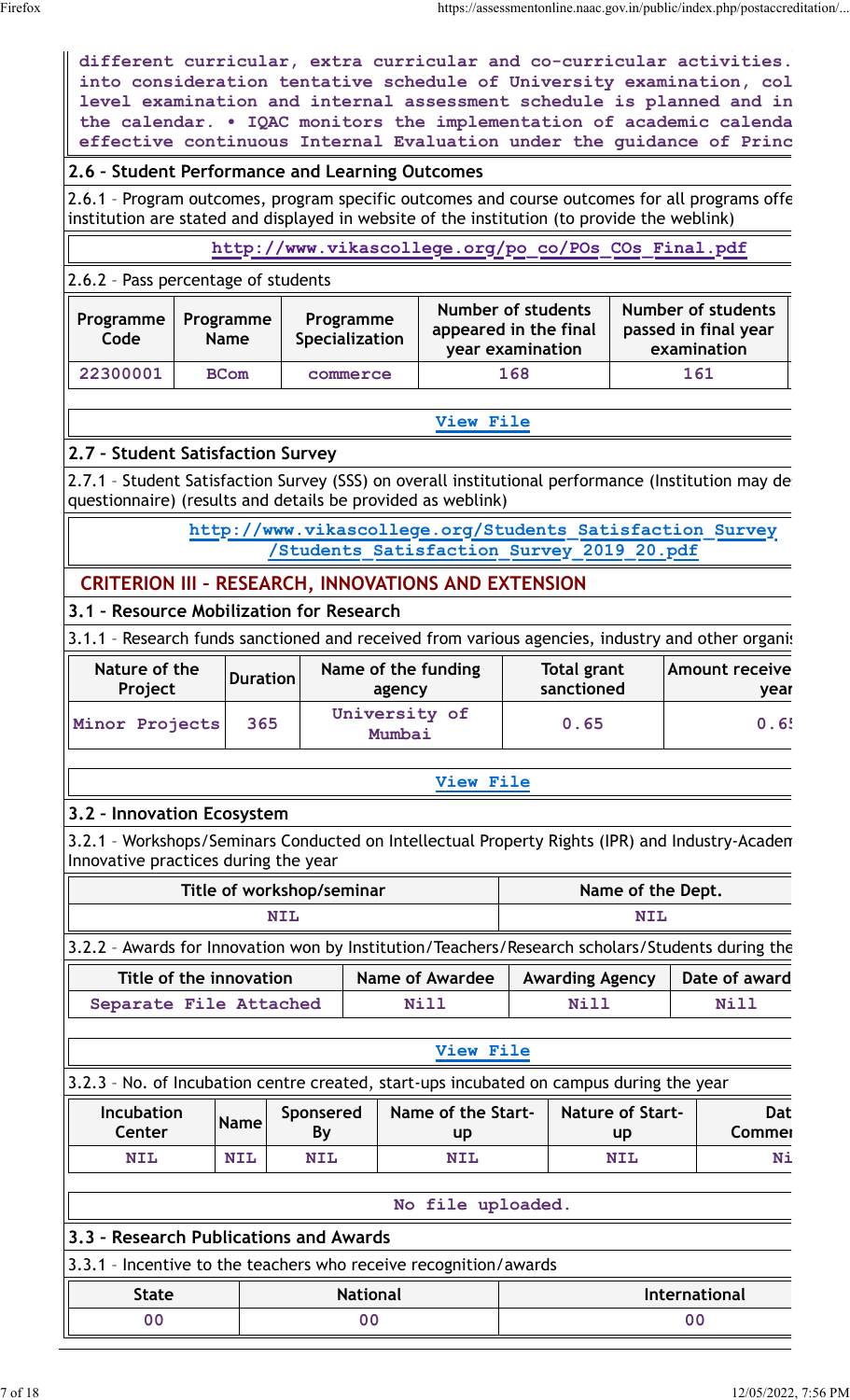#### 3.3.2 – Ph. Ds awarded during the year (applicable for PG College, Research Center) **Name of the Department Number of PhD's Awarded NIL 0** 3.3.3 – Research Publications in the Journals notified on UGC website during the year **Type | Department | Number of Publication | Average Impact Factor (if Nill NIL 0 0 No file uploaded.** 3.3.4 - Books and Chapters in edited Volumes / Books published, and papers in National/Internat Conference Proceedings per Teacher during the year **Department Number of Publication PHYSICS 1 CHEMISTRY 2 POLITICAL SCIENCE 1 COMMERCE 2 [View File](https://assessmentonline.naac.gov.in/public/Postacc/Books_and_Chapters/21029_Books_and_Chapters_1652098643.xlsx)** 3.3.5 - Bibliometrics of the publications during the last Academic year based on average citation Scopus/ Web of Science or PubMed/ Indian Citation Index **Title of the Paper Name of Author Title of journal Year of publication Citation Index Institutional affiliation as mentioned in the publication** | s **Regional Organisations in World Politics Dr. Vinay Raut Conference Proceedings 2020 Nill Vikas College of Arts, Science Commerce [View File](https://assessmentonline.naac.gov.in/public/Postacc/Bibliometrics/21029_Bibliometrics_1652098697.xlsx)** 3.3.6 - h-Index of the Institutional Publications during the year. (based on Scopus/ Web of scienc **Title of the Paper Name of Author Title of journal Year of publication h-index Number of citations excluding self citation Institutional a mentioned publica NIL NIL NIL Nill Nill Nill Nill No file uploaded.** 3.3.7 – Faculty participation in Seminars/Conferences and Symposia during the year : **Number of Faculty International | National | State Attended/Seminars/Workshops 6 11 2 Presented papers 3 5 1** Resource persons **2 0 0 0 [View File](https://assessmentonline.naac.gov.in/public/Postacc/Faculty_participation/21029_Faculty_participation_1652098993.xlsx) 3.4 – Extension Activities** 3.4.1 - Number of extension and outreach programmes conducted in collaboration with industry, and Non- Government Organisations through NSS/NCC/Red cross/Youth Red Cross (YRC) etc., during **Title of the activities Organising unit/agency/ collaborating agency Number of teachers participated in such activities Number of s participated activiti Tree Plantation NSS Unit of the College <sup>3</sup> <sup>12</sup>**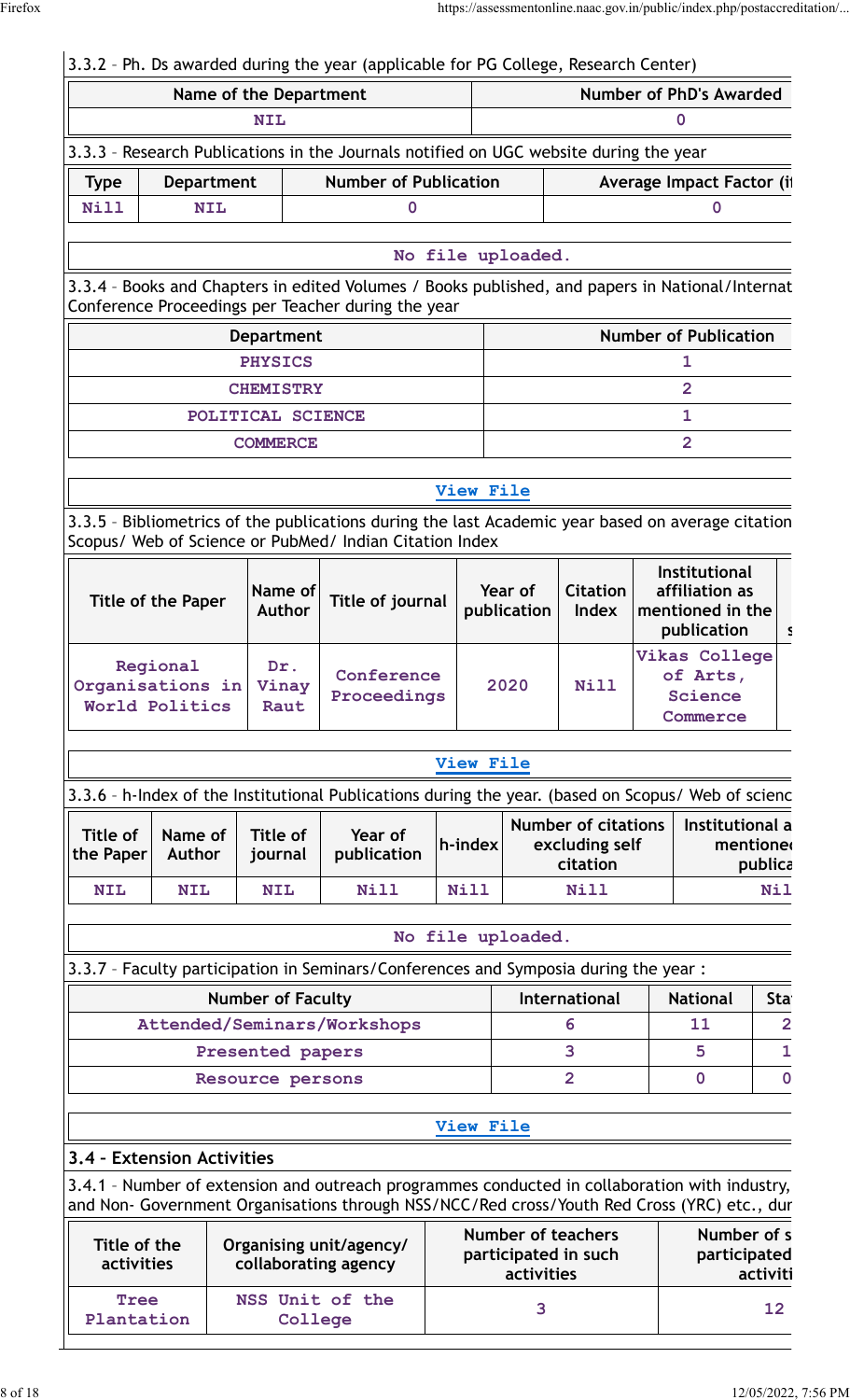| bodies during the year                                                                  |                           |                                                                            |                                                                                     |                                                                                                                                                                                      |                                          |                         | 3.4.2 - Awards and recognition received for extension activities from Government and other recc                                                                                                   |  |                                              |
|-----------------------------------------------------------------------------------------|---------------------------|----------------------------------------------------------------------------|-------------------------------------------------------------------------------------|--------------------------------------------------------------------------------------------------------------------------------------------------------------------------------------|------------------------------------------|-------------------------|---------------------------------------------------------------------------------------------------------------------------------------------------------------------------------------------------|--|----------------------------------------------|
| Name of the activity                                                                    |                           | Award/Recognition                                                          |                                                                                     |                                                                                                                                                                                      | <b>Awarding Bodies</b>                   |                         | Number of students                                                                                                                                                                                |  |                                              |
| nil                                                                                     |                           |                                                                            | nil                                                                                 |                                                                                                                                                                                      |                                          | nil                     |                                                                                                                                                                                                   |  | 0                                            |
|                                                                                         |                           |                                                                            |                                                                                     |                                                                                                                                                                                      | No file uploaded.                        |                         |                                                                                                                                                                                                   |  |                                              |
|                                                                                         |                           |                                                                            |                                                                                     |                                                                                                                                                                                      |                                          |                         | 3.4.3 - Students participating in extension activities with Government Organisations, Non-Goverr<br>Organisations and programmes such as Swachh Bharat, Aids Awareness, Gender Issue, etc. during |  |                                              |
| Name of the<br>scheme                                                                   |                           | <b>Organising unit/Agency</b><br>/collaborating agency                     |                                                                                     |                                                                                                                                                                                      | Name of the<br>activity                  |                         | Number of<br>teachers<br>participated in<br>such activites                                                                                                                                        |  | Nι<br>s<br>part<br>sucl                      |
| Gender<br>Sensitization                                                                 |                           | Women Development<br>Cell in association<br>with Stree Mukti<br>Sanghatana |                                                                                     |                                                                                                                                                                                      | Workshop on<br>Premarital<br>counselling |                         | $\overline{2}$                                                                                                                                                                                    |  |                                              |
|                                                                                         |                           |                                                                            |                                                                                     |                                                                                                                                                                                      | No file uploaded.                        |                         |                                                                                                                                                                                                   |  |                                              |
| 3.5 - Collaborations                                                                    |                           |                                                                            |                                                                                     |                                                                                                                                                                                      |                                          |                         |                                                                                                                                                                                                   |  |                                              |
|                                                                                         |                           |                                                                            |                                                                                     |                                                                                                                                                                                      |                                          |                         | 3.5.1 - Number of Collaborative activities for research, faculty exchange, student exchange duri                                                                                                  |  |                                              |
|                                                                                         | <b>Nature of activity</b> |                                                                            |                                                                                     |                                                                                                                                                                                      | Participant                              |                         | Source of financial support                                                                                                                                                                       |  |                                              |
|                                                                                         |                           | Workshop on HTML tutorial                                                  |                                                                                     |                                                                                                                                                                                      | 30                                       |                         | <b>College Management</b>                                                                                                                                                                         |  |                                              |
|                                                                                         |                           |                                                                            |                                                                                     |                                                                                                                                                                                      | <b>View File</b>                         |                         |                                                                                                                                                                                                   |  |                                              |
| research facilities etc. during the year<br>Nature of<br>linkage                        |                           | Title of the linkage                                                       |                                                                                     | 3.5.2 - Linkages with institutions/industries for internship, on-the- job training, project work, sh<br>Name of the partnering<br>institution/industry<br>/research lab with contact |                                          | <b>Duration</b><br>From | <b>Duration To</b>                                                                                                                                                                                |  |                                              |
| Internship                                                                              |                           | Internship for<br><b>BVOC MLT</b><br><b>Students</b>                       |                                                                                     | details<br><b>GS Medical College</b><br>KEM Hospital, Parel                                                                                                                          |                                          | 01/11/2019 29/02/2020   |                                                                                                                                                                                                   |  |                                              |
|                                                                                         |                           |                                                                            |                                                                                     |                                                                                                                                                                                      | View File                                |                         |                                                                                                                                                                                                   |  |                                              |
| corporate houses etc. during the year                                                   |                           |                                                                            |                                                                                     |                                                                                                                                                                                      |                                          |                         | 3.5.3 - MoUs signed with institutions of national, international importance, other universities, in                                                                                               |  |                                              |
| Organisation                                                                            |                           |                                                                            | Date of MoU<br>signed                                                               |                                                                                                                                                                                      |                                          |                         | <b>Purpose/Activities</b>                                                                                                                                                                         |  | <b>Numl</b><br>students,<br>participal<br>Mc |
| Amity Institute of<br>Biotechnology, Amity<br>University, Mumbai,<br>Maharashtra, India |                           |                                                                            | Student and teachers<br>01/02/2018<br>exchange, training,<br>collaborative research |                                                                                                                                                                                      |                                          | 1                       |                                                                                                                                                                                                   |  |                                              |
|                                                                                         |                           |                                                                            |                                                                                     |                                                                                                                                                                                      | View File                                |                         |                                                                                                                                                                                                   |  |                                              |
| <b>CRITERION IV - INFRASTRUCTURE AND LEARNING RESOURCES</b>                             |                           |                                                                            |                                                                                     |                                                                                                                                                                                      |                                          |                         |                                                                                                                                                                                                   |  |                                              |
| 4.1 - Physical Facilities                                                               |                           |                                                                            |                                                                                     |                                                                                                                                                                                      |                                          |                         |                                                                                                                                                                                                   |  |                                              |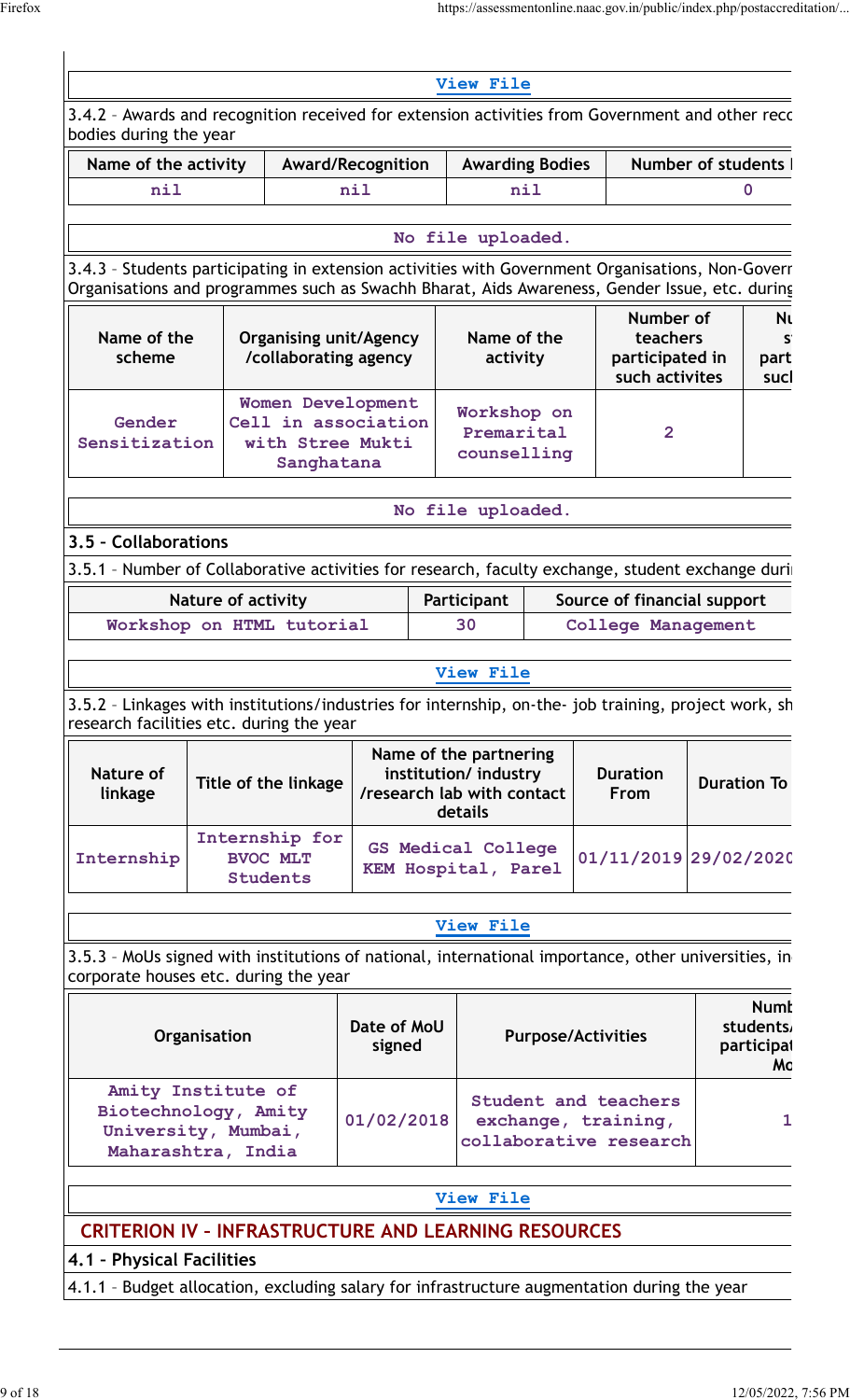|                                                                                 | Budget allocated for infrastructure augmentation |                        |                    |                                                                                                   | Budget utilized for infrastructure de      |                    |                      |             |                                    |     |
|---------------------------------------------------------------------------------|--------------------------------------------------|------------------------|--------------------|---------------------------------------------------------------------------------------------------|--------------------------------------------|--------------------|----------------------|-------------|------------------------------------|-----|
| 7152424                                                                         |                                                  |                        |                    |                                                                                                   |                                            |                    |                      | 8150068     |                                    |     |
|                                                                                 |                                                  |                        |                    | 4.1.2 - Details of augmentation in infrastructure facilities during the year                      |                                            |                    |                      |             |                                    |     |
|                                                                                 |                                                  |                        | <b>Facilities</b>  |                                                                                                   |                                            |                    |                      |             | <b>Existing or Newly.</b>          |     |
|                                                                                 |                                                  |                        | <b>Campus Area</b> |                                                                                                   |                                            |                    |                      |             | Existing                           |     |
|                                                                                 |                                                  |                        | Class rooms        |                                                                                                   |                                            |                    |                      |             | Existing                           |     |
|                                                                                 |                                                  |                        | Seminar Halls      |                                                                                                   |                                            |                    |                      |             | Existing                           |     |
|                                                                                 |                                                  |                        | Laboratories       |                                                                                                   |                                            |                    |                      |             | Existing                           |     |
|                                                                                 |                                                  |                        |                    | Seminar halls with ICT facilities                                                                 |                                            |                    |                      |             | Existing                           |     |
|                                                                                 |                                                  |                        |                    |                                                                                                   | View File                                  |                    |                      |             |                                    |     |
| 4.2 - Library as a Learning Resource                                            |                                                  |                        |                    |                                                                                                   |                                            |                    |                      |             |                                    |     |
|                                                                                 |                                                  |                        |                    | 4.2.1 - Library is automated {Integrated Library Management System (ILMS)}                        |                                            |                    |                      |             |                                    |     |
| Name of the ILMS software                                                       |                                                  |                        |                    | Nature of automation (fully or patially)                                                          |                                            |                    | <b>Version</b>       |             | Year of                            |     |
|                                                                                 | <b>SOUL</b>                                      |                        |                    | Partially                                                                                         |                                            |                    | 2.0.0.14             |             |                                    |     |
| 4.2.2 - Library Services                                                        |                                                  |                        |                    |                                                                                                   |                                            |                    |                      |             |                                    |     |
|                                                                                 | <b>Library Service Type</b>                      |                        |                    | <b>Existing</b>                                                                                   |                                            | <b>Newly Added</b> |                      |             |                                    | Tot |
|                                                                                 | <b>Text Books</b>                                |                        | 25956              | 4556267                                                                                           | 1278                                       |                    | 211812               |             | 27234                              |     |
|                                                                                 | <b>Reference Books</b>                           |                        | 18635              | 5819730                                                                                           | 148                                        |                    | 149088               |             | 18783                              |     |
|                                                                                 |                                                  |                        |                    |                                                                                                   |                                            |                    |                      |             |                                    |     |
|                                                                                 |                                                  |                        |                    |                                                                                                   | <b>View File</b>                           |                    |                      |             |                                    |     |
|                                                                                 |                                                  |                        |                    |                                                                                                   |                                            |                    |                      |             |                                    |     |
|                                                                                 |                                                  |                        |                    | 4.2.3 - E-content developed by teachers such as: e-PG- Pathshala, CEC (under e-PG- Pathshala CI   |                                            |                    |                      |             |                                    |     |
|                                                                                 |                                                  |                        |                    | Graduate) SWAYAM other MOOCs platform NPTEL/NMEICT/any other Government initiatives & am          |                                            |                    |                      |             |                                    |     |
| Name of the                                                                     |                                                  | Name of the            |                    | Platform on which module is                                                                       |                                            |                    |                      |             | Date of launch                     |     |
| <b>Teacher</b>                                                                  |                                                  | Module                 |                    | developed                                                                                         |                                            |                    |                      | e-content   |                                    |     |
| nil                                                                             |                                                  | nil                    |                    | nil                                                                                               |                                            |                    |                      | <b>Nill</b> |                                    |     |
| institutional (Learning Management System (LMS) etc                             |                                                  |                        |                    | No file uploaded.                                                                                 |                                            |                    |                      |             |                                    |     |
| 4.3 - IT Infrastructure                                                         |                                                  |                        |                    |                                                                                                   |                                            |                    |                      |             |                                    |     |
|                                                                                 |                                                  |                        |                    |                                                                                                   |                                            |                    |                      |             |                                    |     |
| 4.3.1 - Technology Upgradation (overall)<br><b>Type</b>                         | <b>Total</b><br><b>Computers</b>                 | <b>Computer</b><br>Lab | Internet           | centers                                                                                           | <b>Browsing Computer</b><br><b>Centers</b> |                    | Office   Departments |             | Availa<br><b>Bandwi</b><br>(MBPS/G |     |
| Existing                                                                        | 225                                              | 167                    | 167                | $\mathbf 0$                                                                                       | 5                                          | 24                 | 18                   |             |                                    | 17  |
| <b>Added</b>                                                                    | $\mathbf 0$                                      | $\mathbf 0$            | $\mathbf 0$        | $\mathbf 0$                                                                                       | $\mathbf 0$                                | $\mathbf 0$        | $\mathbf 0$          |             |                                    | 38  |
| Total                                                                           | 225                                              | 167                    | 167                | $\overline{0}$                                                                                    | 5                                          | 24                 | 18                   |             |                                    | 55  |
|                                                                                 |                                                  |                        |                    | 4.3.2 - Bandwidth available of internet connection in the Institution (Leased line)               |                                            |                    |                      |             |                                    |     |
|                                                                                 |                                                  |                        |                    | 55 MBPS/ GBPS                                                                                     |                                            |                    |                      |             |                                    |     |
|                                                                                 |                                                  |                        |                    |                                                                                                   |                                            |                    |                      |             |                                    |     |
| 4.3.3 - Facility for e-content                                                  | Name of the e-content development                |                        |                    | Provide the link of the videos and media centre ar                                                |                                            |                    |                      |             |                                    |     |
|                                                                                 | facility                                         |                        |                    |                                                                                                   |                                            |                    | facility             |             |                                    |     |
|                                                                                 | nil                                              |                        |                    |                                                                                                   |                                            |                    | <b>Nill</b>          |             |                                    |     |
| 4.4 - Maintenance of Campus Infrastructure<br>salary component, during the year |                                                  |                        |                    | 4.4.1 - Expenditure incurred on maintenance of physical facilities and academic support facilitie |                                            |                    |                      |             |                                    |     |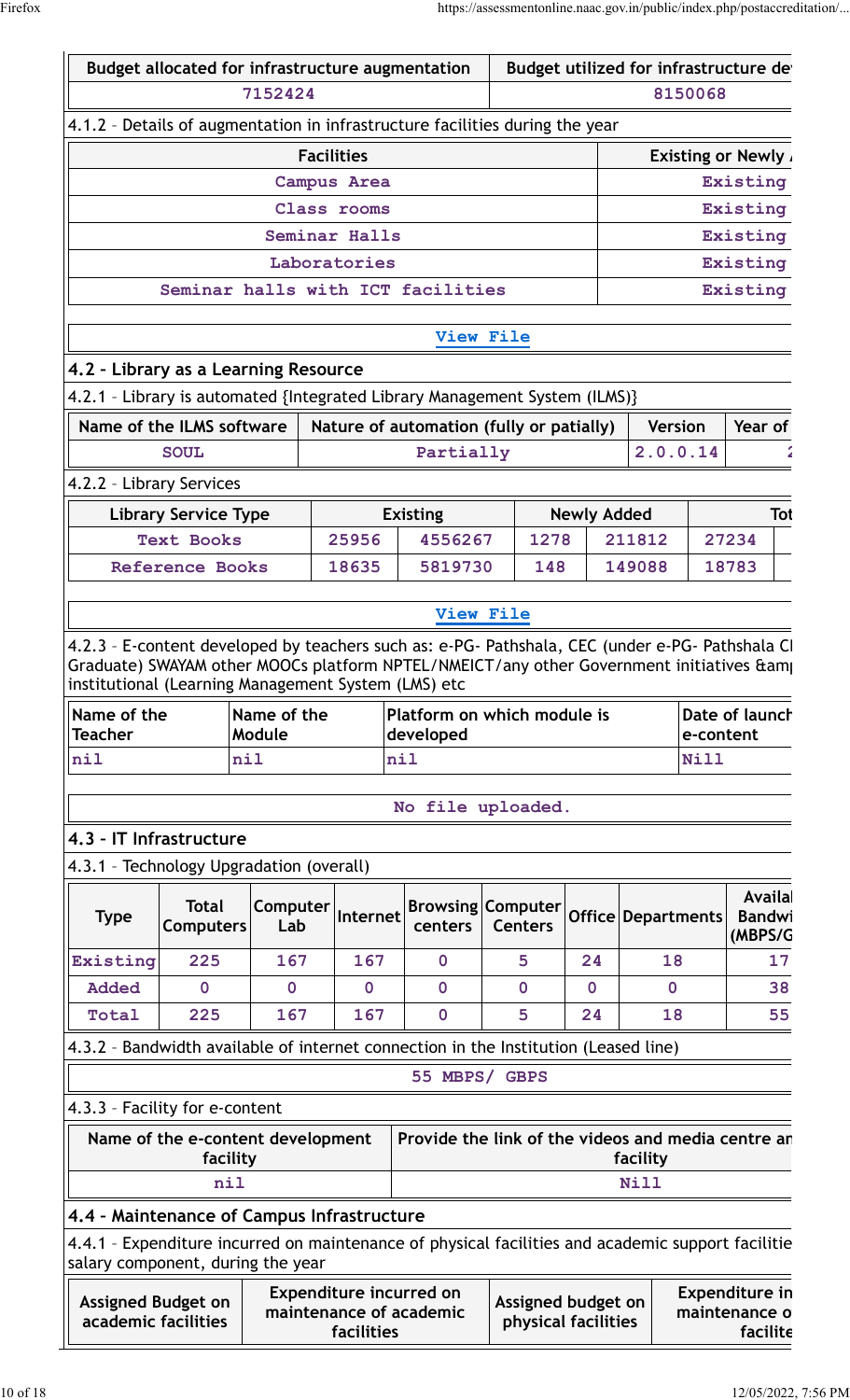| 13881500                                                                                                                                                                                                                                                                                                                                                                                                                                   | 10254650 | 7152424                                                                                                                                                                                                                                                   | 81500(                |  |
|--------------------------------------------------------------------------------------------------------------------------------------------------------------------------------------------------------------------------------------------------------------------------------------------------------------------------------------------------------------------------------------------------------------------------------------------|----------|-----------------------------------------------------------------------------------------------------------------------------------------------------------------------------------------------------------------------------------------------------------|-----------------------|--|
| 4.4.2 - Procedures and policies for maintaining and utilizing physical, academic and support facil<br>laboratory, library, sports complex, computers, classrooms etc. (maximum 500 words) (informati<br>available in institutional Website, provide link)                                                                                                                                                                                  |          |                                                                                                                                                                                                                                                           |                       |  |
| . Laboratories and equipment therein are maintained on regular basi<br>when required. In some cases, e.g. air conditioners are maintained by<br>annual maintenance contract. . Computer hardware and software is ma.<br>appliances for the facilitation of teaching-learning process. . The<br>body of the college has civil contractors appointed for maintenance<br>grounds. . Fire extinguisher and LPG gas supply in Laboratory is ma: |          | and updated regularly . Including library, the building infrastruct<br>protected from any pest hazards by signing pest control contract.<br>college has appointed electrician to maintain the electrical supp.<br>by signing annual maintenance contract. |                       |  |
| <b>CRITERION V - STUDENT SUPPORT AND PROGRESSION</b>                                                                                                                                                                                                                                                                                                                                                                                       |          |                                                                                                                                                                                                                                                           |                       |  |
| 5.1 - Student Support                                                                                                                                                                                                                                                                                                                                                                                                                      |          |                                                                                                                                                                                                                                                           |                       |  |
| 5.1.1 - Scholarships and Financial Support                                                                                                                                                                                                                                                                                                                                                                                                 |          |                                                                                                                                                                                                                                                           |                       |  |
|                                                                                                                                                                                                                                                                                                                                                                                                                                            |          | Name/Title of the scheme                                                                                                                                                                                                                                  | Number of<br>students |  |
| Financial Support from<br>institution                                                                                                                                                                                                                                                                                                                                                                                                      |          | nil                                                                                                                                                                                                                                                       | $\mathbf 0$           |  |
| Financial Support from Other<br>Sources                                                                                                                                                                                                                                                                                                                                                                                                    |          |                                                                                                                                                                                                                                                           |                       |  |

|                                                | Name/Title of the scheme                   | Number of<br>students |  |
|------------------------------------------------|--------------------------------------------|-----------------------|--|
| Financial Support from<br>institution          | nil                                        |                       |  |
| Financial Support from Other<br><b>Sources</b> |                                            |                       |  |
| a) National                                    | State Central government<br><b>Schemes</b> | 347                   |  |
| b) International                               | nil                                        |                       |  |

#### **[View File](https://assessmentonline.naac.gov.in/public/Postacc/Scholarships/21029_Scholarships_1652102609.xlsx)**

5.1.2 - Number of capability enhancement and development schemes such as Soft skill developm Remedial coaching, Language lab, Bridge courses, Yoga, Meditation, Personal Counselling and Me

| Name of the capability enhancement scheme                 | Date of<br>implemetation | Number of students<br>enrolled |  |
|-----------------------------------------------------------|--------------------------|--------------------------------|--|
| One day seminar on "Relevance of<br>Java in modern times" | <b>Nill</b>              | Nill                           |  |

#### **[View File](https://assessmentonline.naac.gov.in/public/Postacc/Development_Schemes/21029_Development_Schemes_1652102828.xlsx)**

5.1.3 - Students benefited by guidance for competitive examinations and career counselling offe institution during the year

| Year | Name of the scheme                      | Number of benefited<br>students for<br>competitive<br>examination | Number of<br>benefited students<br>by career<br>counseling<br>activities | Number of<br>students who<br>have passedin<br>the comp. exam |  |
|------|-----------------------------------------|-------------------------------------------------------------------|--------------------------------------------------------------------------|--------------------------------------------------------------|--|
| 2019 | Career<br>counselling                   |                                                                   | 65                                                                       | 0                                                            |  |
| 2020 | Cinematography<br>Practical<br>workshop |                                                                   | 13                                                                       | 0                                                            |  |
|      |                                         |                                                                   |                                                                          |                                                              |  |

| No file uploaded.                                                                                                                                 |  |
|---------------------------------------------------------------------------------------------------------------------------------------------------|--|
| 5.1.4 - Institutional mechanism for transparency, timely redressal of student grievances, Prevent<br>harassment and ragging cases during the year |  |

|  | Total grievances received Number of grievances redressed Avg. number of days for grievan |
|--|------------------------------------------------------------------------------------------|
|  |                                                                                          |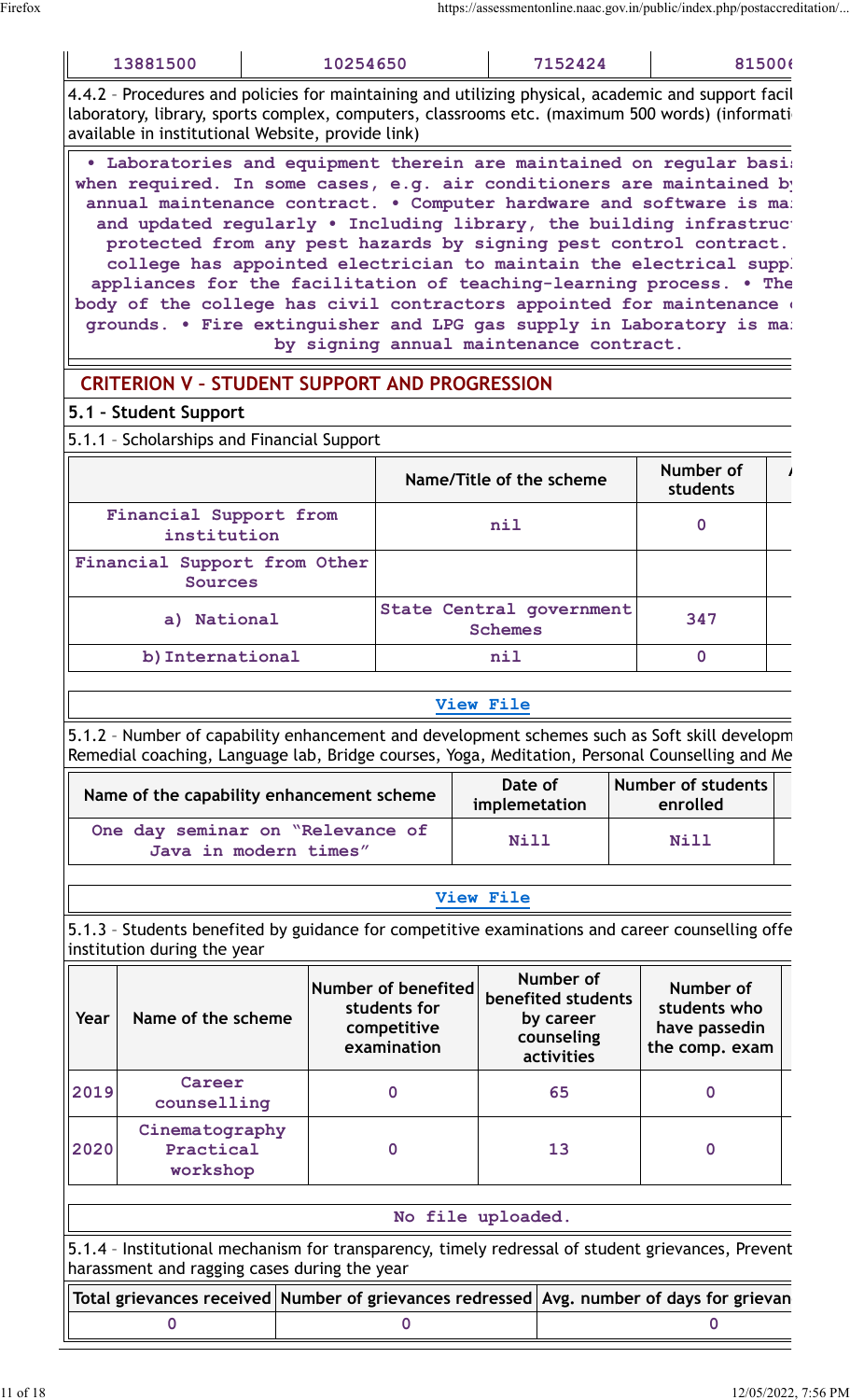|              |                                           | 5.2 - Student Progression                                                                                                                                                                                                                                                               |                                                                      |                                                                                                                             |                                          |       |                                            |                                       |                 |  |
|--------------|-------------------------------------------|-----------------------------------------------------------------------------------------------------------------------------------------------------------------------------------------------------------------------------------------------------------------------------------------|----------------------------------------------------------------------|-----------------------------------------------------------------------------------------------------------------------------|------------------------------------------|-------|--------------------------------------------|---------------------------------------|-----------------|--|
|              |                                           | 5.2.1 - Details of campus placement during the year                                                                                                                                                                                                                                     |                                                                      |                                                                                                                             |                                          |       |                                            |                                       |                 |  |
| On campus    |                                           |                                                                                                                                                                                                                                                                                         |                                                                      |                                                                                                                             | Off campus                               |       |                                            |                                       |                 |  |
|              | <b>Nameof</b><br>organizations<br>visited | Number of<br>students<br>participated                                                                                                                                                                                                                                                   | <b>Number</b><br><b>of</b><br>stduents<br>placed                     |                                                                                                                             | Nameof organizations visited             |       |                                            | Number of<br>students<br>participated |                 |  |
|              | 65<br>5<br><b>Policy Boss</b>             |                                                                                                                                                                                                                                                                                         |                                                                      | Life Care Pathology Lab,<br>Near Sai Baba Mandir<br>Sambhaji Chowk New Mill<br>Road Kurla West Mumbai<br>400070--9167643963 |                                          |       | 7                                          |                                       |                 |  |
|              |                                           |                                                                                                                                                                                                                                                                                         |                                                                      |                                                                                                                             | View File                                |       |                                            |                                       |                 |  |
|              |                                           | 5.2.2 - Student progression to higher education in percentage during the year                                                                                                                                                                                                           |                                                                      |                                                                                                                             |                                          |       |                                            |                                       |                 |  |
| Year         |                                           | <b>Number of students</b><br>enrolling into higher<br>education                                                                                                                                                                                                                         | Programme<br>graduated from                                          |                                                                                                                             | <b>Depratment</b><br>graduated from      |       | Name of<br>institution<br>joined           |                                       | N<br>pro<br>adr |  |
| 2019         |                                           | <b>Nill</b>                                                                                                                                                                                                                                                                             | Nill                                                                 |                                                                                                                             | Nill                                     |       | Nill                                       |                                       |                 |  |
|              |                                           |                                                                                                                                                                                                                                                                                         |                                                                      |                                                                                                                             | View File                                |       |                                            |                                       |                 |  |
|              |                                           | 5.2.3 - Students qualifying in state/ national/ international level examinations during the year (<br>/SLET/GATE/GMAT/CAT/GRE/TOFEL/Civil Services/State Government Services)                                                                                                           |                                                                      |                                                                                                                             |                                          |       |                                            |                                       |                 |  |
| <b>Items</b> |                                           |                                                                                                                                                                                                                                                                                         |                                                                      |                                                                                                                             | Number of students selected/ qualifying  |       |                                            |                                       |                 |  |
| <b>Nill</b>  |                                           |                                                                                                                                                                                                                                                                                         |                                                                      |                                                                                                                             |                                          | 0     |                                            |                                       |                 |  |
|              |                                           |                                                                                                                                                                                                                                                                                         |                                                                      |                                                                                                                             | No file uploaded.                        |       |                                            |                                       |                 |  |
|              |                                           | 5.2.4 - Sports and cultural activities / competitions organised at the institution level during the                                                                                                                                                                                     |                                                                      |                                                                                                                             |                                          |       |                                            |                                       |                 |  |
|              |                                           | Activity                                                                                                                                                                                                                                                                                |                                                                      |                                                                                                                             |                                          | Level |                                            | Number of Pa                          |                 |  |
|              |                                           | Annual Sports Meet                                                                                                                                                                                                                                                                      |                                                                      |                                                                                                                             | Intra Collegiate                         |       |                                            |                                       | 788             |  |
|              |                                           | Annual Cultural Fest Jallosh                                                                                                                                                                                                                                                            |                                                                      | 142<br>Intra Collegiate                                                                                                     |                                          |       |                                            |                                       |                 |  |
|              |                                           | Open Mike Day                                                                                                                                                                                                                                                                           |                                                                      |                                                                                                                             | Intra Collegiate                         |       |                                            |                                       | 22 <sub>2</sub> |  |
|              |                                           |                                                                                                                                                                                                                                                                                         |                                                                      |                                                                                                                             | No file uploaded.                        |       |                                            |                                       |                 |  |
|              |                                           | 5.3 - Student Participation and Activities                                                                                                                                                                                                                                              |                                                                      |                                                                                                                             |                                          |       |                                            |                                       |                 |  |
|              |                                           | 5.3.1 - Number of awards/medals for outstanding performance in sports/cultural activities at<br>national/international level (award for a team event should be counted as one)                                                                                                          |                                                                      |                                                                                                                             |                                          |       |                                            |                                       |                 |  |
| Year         | Name of the<br>award/medal                |                                                                                                                                                                                                                                                                                         | National/<br><b>Internaional</b>                                     |                                                                                                                             | Number of<br>awards for<br><b>Sports</b> |       | Number of<br>awards for<br><b>Cultural</b> | <b>Student ID</b><br>number           |                 |  |
| Nill         | nil                                       |                                                                                                                                                                                                                                                                                         | <b>Nill</b>                                                          |                                                                                                                             | <b>Nill</b>                              |       | <b>Nill</b>                                | <b>Nill</b>                           |                 |  |
|              |                                           |                                                                                                                                                                                                                                                                                         |                                                                      |                                                                                                                             | No file uploaded.                        |       |                                            |                                       |                 |  |
|              |                                           | 5.3.2 - Activity of Student Council & amp; representation of students on academic & amp; admini:                                                                                                                                                                                        |                                                                      |                                                                                                                             |                                          |       |                                            |                                       |                 |  |
|              |                                           | bodies/committees of the institution (maximum 500 words)                                                                                                                                                                                                                                |                                                                      |                                                                                                                             |                                          |       |                                            |                                       |                 |  |
|              |                                           | . Students' Council is formed as per the norms prescribed by the aff<br>university. Council is involved in all the extra-curricular activi<br>Students' representatives are appointed as Contingent Leaders for Un<br>Youth Festival. . NSS Leaders represent the NSS volunteers in var | outreach activities in and outside the college . Girls' representat: |                                                                                                                             |                                          |       |                                            |                                       |                 |  |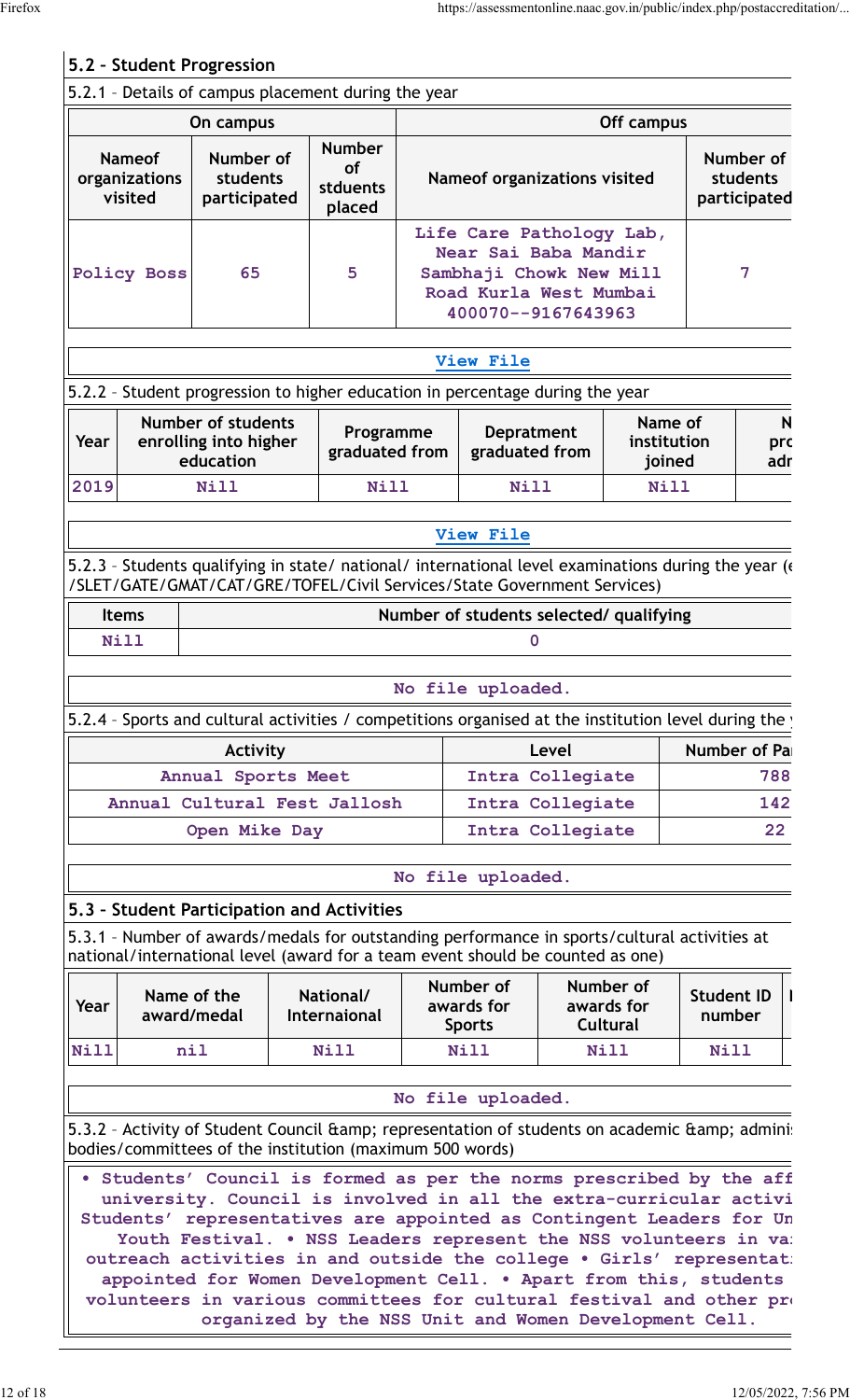## **5.4 – Alumni Engagement**

| 5.4.1 - Whether the institution has registered Alumni Association? |  |
|--------------------------------------------------------------------|--|
|--------------------------------------------------------------------|--|

#### **No**

#### 5.4.2 – No. of enrolled Alumni:

## 5.4.3 – Alumni contribution during the year (in Rupees) :

5.4.4 – Meetings/activities organized by Alumni Association :

**Not Applicable**

**0**

**0**

## **CRITERION VI – GOVERNANCE, LEADERSHIP AND MANAGEMENT**

#### **6.1 – Institutional Vision and Leadership**

6.1.1 - Mention two practices of decentralization and participative management during the last  $y$ (maximum 500 words)

• The decentralization of administration is ensured by the appoint different academic and administrative committees. . Heads of departm **faculties in charge of different co-curricular and extracurricular activities, in consultation with and getting approval from the Principal and IQAC, carry out regular curricular, extracurricular and co-curricular** activities. • The Principal is helped and supported in the administ<sub>1</sub> two vice-principals who are in charge of three different faculties allotment of the administrative work to non-teaching staff is done **the guidelines laid down by the state government.**

6.1.2 – Does the institution have a Management Information System (MIS)?

#### **No**

#### **6.2 – Strategy Development and Deployment**

6.2.1 - Quality improvement strategies adopted by the institution for each of the following (with words each):

| <b>Strategy Type</b>                                                | <b>Details</b>                                                                                                                                                                                                                                                                                                                                                                                                                                                                                            |
|---------------------------------------------------------------------|-----------------------------------------------------------------------------------------------------------------------------------------------------------------------------------------------------------------------------------------------------------------------------------------------------------------------------------------------------------------------------------------------------------------------------------------------------------------------------------------------------------|
| <b>Teaching and</b><br>Learning                                     | . Teachers participates in Faculty development I<br>conducted by UGC academic staff colleges and<br>institutes. . Teachers also complete online FDPs<br>by MHRD on SWAYAM platform. . In order to make t<br>learning effective, experiential learning metho<br>project work, internship, group discussion, sem<br>research meet, research paper presentations<br>publications by students, etc. are followed. . De<br>of Biotechnology publishes every month a wall<br>magazine "Biotech News and Views". |
| Research and<br>Development                                         | . Workshops on research methodology are organiz<br>teachers and students. . Teachers are encourag<br>complete Ph.D., to publish and present pape                                                                                                                                                                                                                                                                                                                                                          |
| Library, ICT and<br>Physical<br>Infrastructure /<br>Instrumentation | . At the beginning of every academic year, lib<br>conducts an orientation session for students to i<br>the physical and e-resources available in librar<br>encourage its use. . Books exhibitions are organ<br>the Library committee. . Wallpaper magazine "Havi<br>Haak" is published at the entrance of the Libra<br>student's participation.                                                                                                                                                           |
| Human Resource<br>Management                                        | . Teachers are relieved on priority basis for ori<br>programs, refresher courses, short term courses<br>paper presentation at conferences etc. . Class<br>employees are motivated to improve their educa<br>qualification and technical skills. . Credit co-o<br>society in the premises helps the employees in th                                                                                                                                                                                        |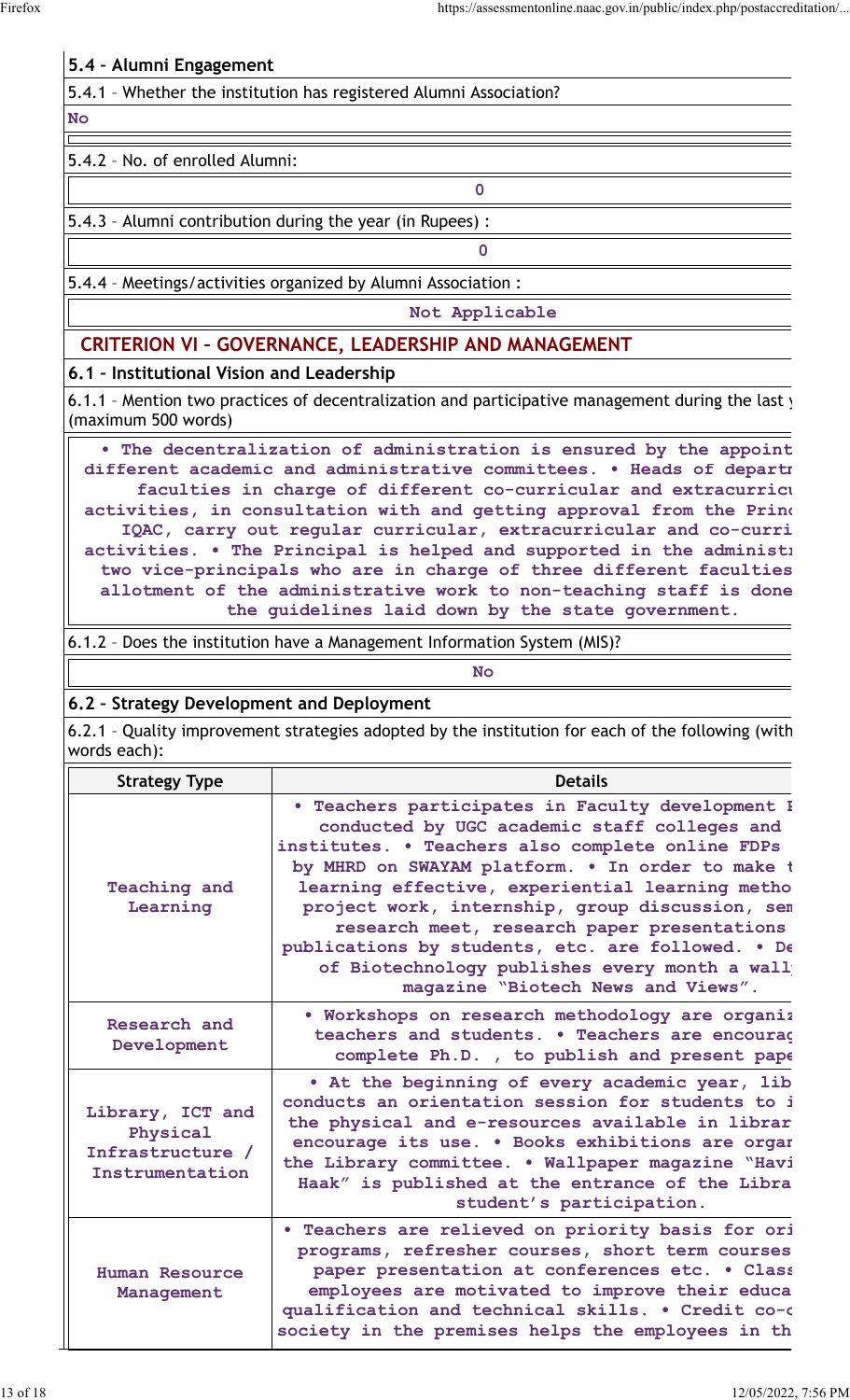|                                            | loans.                                                                                                                                                                                                                                                                                                                                                                                                                                                  |
|--------------------------------------------|---------------------------------------------------------------------------------------------------------------------------------------------------------------------------------------------------------------------------------------------------------------------------------------------------------------------------------------------------------------------------------------------------------------------------------------------------------|
| Industry<br>Interaction /<br>Collaboration | . Internship for B.Voc. Media production and B.V<br>programmes. . Blood donation camp organized by NS<br>Training and career counselling.                                                                                                                                                                                                                                                                                                               |
| Admission of<br><b>Students</b>            | • All the procedures and rules and regulations re<br>admission of students and their enrolment presci<br>the university and government are strictly adher<br>Students from deprived sections are allowed to pa<br>instalments thus ensuring they are not left out<br>admission procedure for financial reasons                                                                                                                                          |
| Examination and<br>Evaluation              | . Examination related information like schedule<br>result is displayed on college website. . College<br>ICT enabled reforms introduced by the universit<br>submission of online examination forms, results<br>Necessary infra structure facilities are made av<br>for examinations which are conducted by the uni<br>through online distribution of question papers. .<br>laboratories were made available for online cent<br>assessment of university. |
| Curriculum<br>Development                  | I Curriculum Development : College being affili<br>University of Mumbai, curriculum is developed<br>university for all conventional degree courses.<br>attend workshops on syllabus revision and make v<br>suggestions. College being the only institute o<br>B.Voc. Media Production programme, teachers parti<br>curriculum development for this programme                                                                                            |

#### 6.2.2 – Implementation of e-governance in areas of operations:

| E-governace area                    | <b>Details</b>                                                                                                                                                                                                                                                                                                          |
|-------------------------------------|-------------------------------------------------------------------------------------------------------------------------------------------------------------------------------------------------------------------------------------------------------------------------------------------------------------------------|
| Administration                      | . Student's data is maintained in digital platfo<br>Important communication is conveyed through emails,<br>and displayed on college website.                                                                                                                                                                            |
| Finance and<br><b>Accounts</b>      | . Tally software is installed. . HET Sevaarth sof<br>introduced by Govt. of Maharashtra is used for pur<br>submission of salary bills etc.                                                                                                                                                                              |
| Student<br>Admission and<br>Support | . College being affiliated to University of Mumbai,<br>procedure is centralised wherein students register a<br>the university level. . Scholarship Schemes of the a<br>central government are made available to students f<br>they follow procedures online through mahadbtmahait.<br>Students can access library OPAC. |

## **6.3 – Faculty Empowerment Strategies**

6.3.1 - Teachers provided with financial support to attend conferences / workshops and towards fee of professional bodies during the year

| Year | Name of<br>Teacher | Name of conference/ workshop<br>attended for which financial support  <br>provided | Name of the professional body for<br>which membership fee is<br>provided |
|------|--------------------|------------------------------------------------------------------------------------|--------------------------------------------------------------------------|
| Nill | nil                | nil                                                                                | nil                                                                      |

#### **No file uploaded.**

6.3.2 - Number of professional development / administrative training programmes organized by the College for teaching and non teaching staff during the year

| Year | Title of the<br>professional<br>development<br>programme organised<br>for teaching staff | Title of the<br>administrative training<br>programme organised<br>for non-teaching staff | <b>From</b><br>date | To<br>Date  | Number of<br>participants<br>(Teaching staff) | N<br>pa<br>(no |  |
|------|------------------------------------------------------------------------------------------|------------------------------------------------------------------------------------------|---------------------|-------------|-----------------------------------------------|----------------|--|
| Nill | <b>Nill</b>                                                                              |                                                                                          | Nill                | <b>Nill</b> | Nill                                          |                |  |

⊥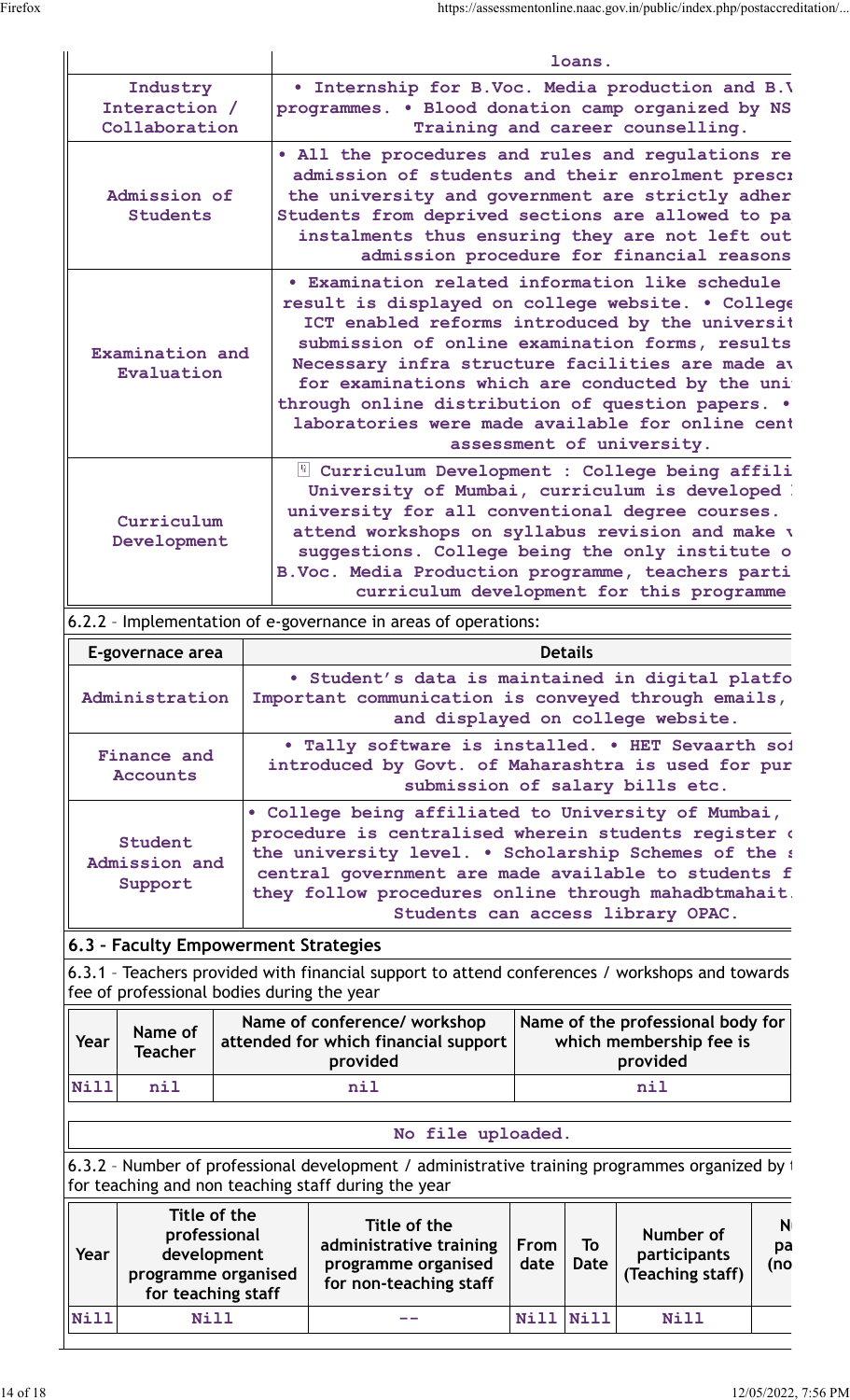| Refresher Course, Short Term Course, Faculty Development Programmes during the year                                                                                                                        |                  |                                                         |                                    |             |           |                                 |                 |
|------------------------------------------------------------------------------------------------------------------------------------------------------------------------------------------------------------|------------------|---------------------------------------------------------|------------------------------------|-------------|-----------|---------------------------------|-----------------|
| Title of the professional development<br>programme                                                                                                                                                         |                  |                                                         | Number of teachers who<br>attended |             |           | From<br>Date                    | Τc<br>dat       |
|                                                                                                                                                                                                            |                  | No Data Entered/Not Applicable !!!                      |                                    |             |           |                                 |                 |
|                                                                                                                                                                                                            |                  |                                                         |                                    |             |           |                                 |                 |
|                                                                                                                                                                                                            |                  |                                                         | View File                          |             |           |                                 |                 |
| 6.3.4 - Faculty and Staff recruitment (no. for permanent recruitment):                                                                                                                                     |                  |                                                         |                                    |             |           |                                 |                 |
| <b>Teaching</b>                                                                                                                                                                                            |                  |                                                         |                                    |             |           | Non-teaching                    |                 |
| Permanent                                                                                                                                                                                                  | <b>Full Time</b> |                                                         |                                    | Permanent   |           |                                 | <b>Full</b>     |
| O                                                                                                                                                                                                          |                  | 59                                                      |                                    | $\mathbf 0$ |           |                                 |                 |
| 6.3.5 - Welfare schemes for                                                                                                                                                                                |                  |                                                         |                                    |             |           |                                 |                 |
| <b>Teaching</b>                                                                                                                                                                                            |                  |                                                         | Non-teaching                       |             |           |                                 | <b>Students</b> |
| Credit co-operative                                                                                                                                                                                        |                  |                                                         | Credit co-operative                |             |           |                                 |                 |
| Society, Dr. Datta Samant                                                                                                                                                                                  |                  | Society, Dr. Datta Samant                               |                                    |             |           | Group Insurance<br>Book Bank Sc |                 |
| Free Medical Advisory<br>Centre                                                                                                                                                                            |                  | <b>Free Medical Advisory</b>                            | Centre                             |             |           | Scholarship, F                  |                 |
| 6.4 - Financial Management and Resource Mobilization                                                                                                                                                       |                  |                                                         |                                    |             |           |                                 |                 |
| 6.4.1 - Institution conducts internal and external financial audits regularly (with in 100 words ea                                                                                                        |                  |                                                         |                                    |             |           |                                 |                 |
|                                                                                                                                                                                                            |                  |                                                         |                                    |             |           |                                 |                 |
| . Institution conducts internal and external financial audits regul                                                                                                                                        |                  |                                                         |                                    |             |           |                                 |                 |
|                                                                                                                                                                                                            |                  |                                                         |                                    |             |           |                                 |                 |
| M/S D.S. Desai Co. Chartered Accountants, the statutory auditor of<br>college audits the accounts for every financial year ending on 31st                                                                  |                  |                                                         |                                    |             |           |                                 |                 |
| The college has adequate internal control measures in the accou                                                                                                                                            |                  |                                                         |                                    |             |           |                                 |                 |
| department. Monthly accounts are verified by the Office Superinten                                                                                                                                         |                  |                                                         |                                    |             |           |                                 |                 |
| The offices of the Jt. Director of Higher Education and Accountant                                                                                                                                         |                  |                                                         |                                    |             |           |                                 |                 |
|                                                                                                                                                                                                            |                  | also assess and audit college accounts regularly.       |                                    |             |           |                                 |                 |
|                                                                                                                                                                                                            |                  |                                                         |                                    |             |           |                                 |                 |
| 6.4.2 - Funds / Grants received from management, non-government bodies, individuals, philanth<br>during the year(not covered in Criterion III)<br>Name of the non government funding agencies /individuals |                  |                                                         |                                    |             |           | Funds/ Grnats received in R     |                 |
|                                                                                                                                                                                                            | <b>NIL</b>       |                                                         |                                    |             |           | 0                               |                 |
|                                                                                                                                                                                                            |                  |                                                         | No file uploaded.                  |             |           |                                 |                 |
| 6.4.3 - Total corpus fund generated                                                                                                                                                                        |                  |                                                         |                                    |             |           |                                 |                 |
|                                                                                                                                                                                                            |                  |                                                         | 0 <sup>0</sup>                     |             |           |                                 |                 |
|                                                                                                                                                                                                            |                  |                                                         |                                    |             |           |                                 |                 |
|                                                                                                                                                                                                            |                  |                                                         |                                    |             |           |                                 |                 |
| 6.5 - Internal Quality Assurance System<br>6.5.1 - Whether Academic and Administrative Audit (AAA) has been done?<br><b>Audit Type</b>                                                                     |                  |                                                         | <b>External</b>                    |             |           |                                 | <b>Internal</b> |
|                                                                                                                                                                                                            |                  | Yes/No                                                  | Agency                             |             | Yes/No    |                                 |                 |
| Academic                                                                                                                                                                                                   |                  | <b>No</b>                                               | Nill                               |             | <b>No</b> |                                 | Αu              |
| Administrative                                                                                                                                                                                             |                  | <b>No</b>                                               | <b>Nill</b>                        |             | <b>No</b> |                                 |                 |
|                                                                                                                                                                                                            |                  |                                                         |                                    |             |           |                                 |                 |
| Class wise parents meetings are conducted wherein overall performand                                                                                                                                       |                  |                                                         |                                    |             |           |                                 |                 |
| 6.5.2 - Activities and support from the Parent - Teacher Association (at least three)                                                                                                                      |                  | student is discussed with parents by the class teacher. |                                    |             |           |                                 |                 |
| 6.5.3 - Development programmes for support staff (at least three)                                                                                                                                          |                  |                                                         | <b>NIL</b>                         |             |           |                                 |                 |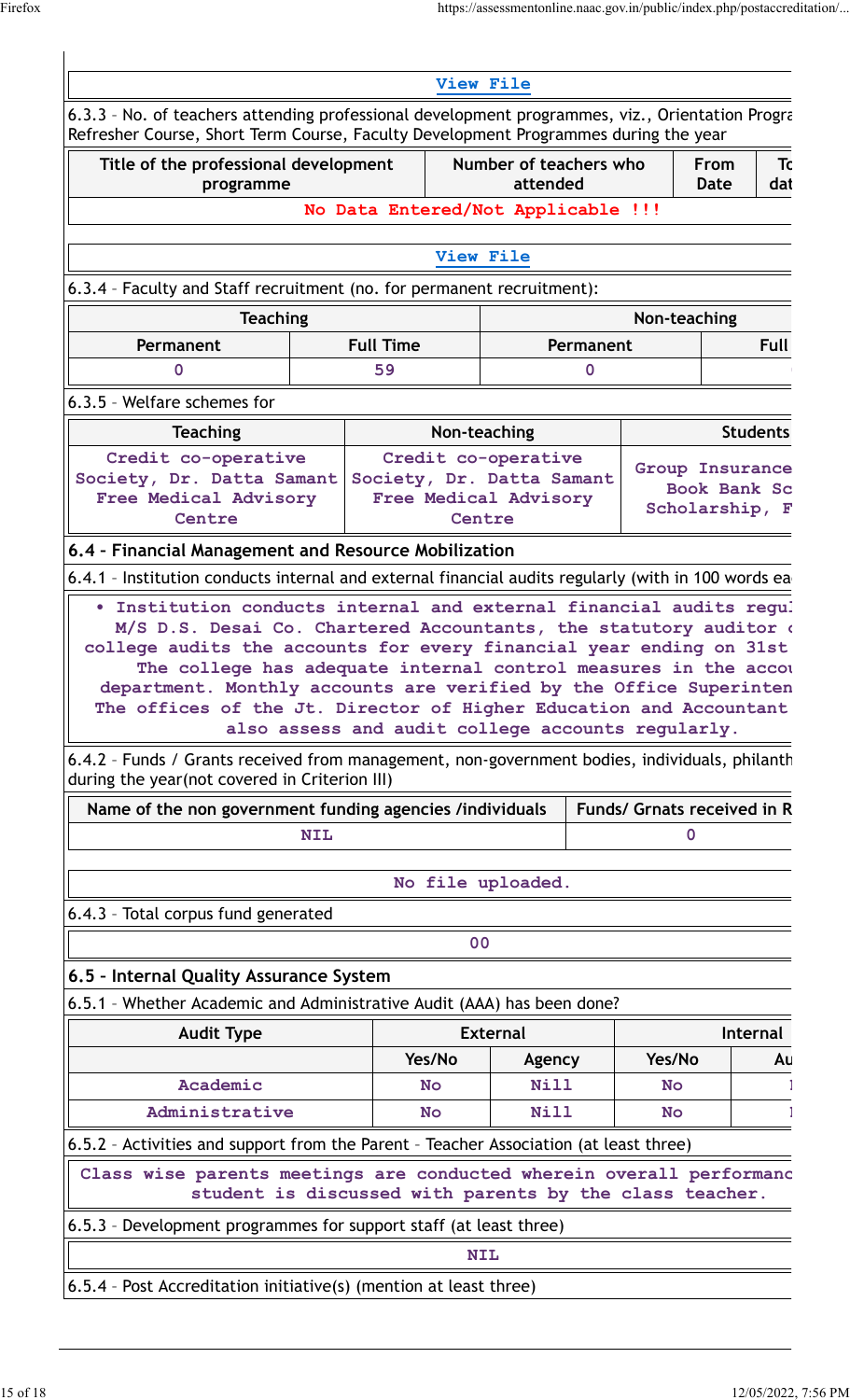|   |                                                   |                                                                                                   |                                 |                            |                                            |                                                                                                   | College introduced two vocational programmes sponsored by UGC as fo<br>B.Voc . MLT . B.Voc. Media Production Centre for Ph.D. in Commero |           |
|---|---------------------------------------------------|---------------------------------------------------------------------------------------------------|---------------------------------|----------------------------|--------------------------------------------|---------------------------------------------------------------------------------------------------|------------------------------------------------------------------------------------------------------------------------------------------|-----------|
|   |                                                   |                                                                                                   |                                 |                            | started. Formation and functioning of IQAC |                                                                                                   |                                                                                                                                          |           |
|   |                                                   |                                                                                                   |                                 |                            |                                            |                                                                                                   | 6.5.5 - Internal Quality Assurance System Details                                                                                        |           |
|   |                                                   |                                                                                                   |                                 |                            | a) Submission of Data for AISHE portal     |                                                                                                   |                                                                                                                                          |           |
|   |                                                   |                                                                                                   |                                 |                            | b)Participation in NIRF                    |                                                                                                   |                                                                                                                                          |           |
|   |                                                   |                                                                                                   |                                 |                            | c)ISO certification                        |                                                                                                   |                                                                                                                                          |           |
|   |                                                   |                                                                                                   |                                 |                            | d)NBA or any other quality audit           |                                                                                                   |                                                                                                                                          |           |
|   |                                                   |                                                                                                   |                                 |                            |                                            |                                                                                                   | 6.5.6 - Number of Quality Initiatives undertaken during the year                                                                         |           |
| p | <b>Duration To</b>                                |                                                                                                   | <b>Duration</b><br><b>From</b>  | Date of<br>conducting IQAC |                                            |                                                                                                   | Name of quality initiative by IQAC                                                                                                       | Year      |
|   |                                                   | 05/10/2019 05/10/2019                                                                             |                                 | 05/10/2019                 |                                            | ISO AUDIT                                                                                         |                                                                                                                                          | 2019      |
|   |                                                   | Seminar on Gandhian<br>02/10/2019 02/10/2019<br>02/10/2019<br>Thoughts and Indian<br>Civilization |                                 |                            |                                            |                                                                                                   |                                                                                                                                          | 2019      |
|   |                                                   |                                                                                                   |                                 | No file uploaded.          |                                            |                                                                                                   |                                                                                                                                          |           |
|   |                                                   |                                                                                                   |                                 |                            |                                            |                                                                                                   | <b>CRITERION VII - INSTITUTIONAL VALUES AND BEST PRACTICES</b>                                                                           |           |
|   |                                                   |                                                                                                   |                                 |                            |                                            |                                                                                                   | 7.1 - Institutional Values and Social Responsibilities                                                                                   |           |
|   |                                                   |                                                                                                   |                                 |                            |                                            |                                                                                                   | 7.1.1 - Gender Equity (Number of gender equity promotion programmes organized by the institut                                            |           |
|   |                                                   |                                                                                                   |                                 |                            |                                            |                                                                                                   |                                                                                                                                          | the year) |
|   | Number of                                         | <b>Period To</b>                                                                                  |                                 | Period from                |                                            | Title of the programme                                                                            |                                                                                                                                          |           |
|   |                                                   |                                                                                                   |                                 |                            |                                            |                                                                                                   |                                                                                                                                          |           |
|   | <b>Female</b>                                     |                                                                                                   |                                 |                            |                                            |                                                                                                   |                                                                                                                                          |           |
|   | 33                                                | 30/01/2020                                                                                        |                                 | 29/01/2020                 |                                            |                                                                                                   | Workshop on Premarital counselling                                                                                                       |           |
|   |                                                   |                                                                                                   |                                 |                            |                                            |                                                                                                   | 7.1.2 - Environmental Consciousness and Sustainability/Alternate Energy initiatives such as:                                             |           |
|   |                                                   |                                                                                                   |                                 |                            |                                            |                                                                                                   | Percentage of power requirement of the University met by the renewable energy sou                                                        |           |
|   |                                                   |                                                                                                   |                                 | Solar Energy Plant         |                                            |                                                                                                   |                                                                                                                                          |           |
|   |                                                   |                                                                                                   |                                 |                            |                                            |                                                                                                   | 7.1.3 - Differently abled (Divyangjan) friendliness                                                                                      |           |
|   | <b>Number of beneficial</b>                       |                                                                                                   |                                 | Yes/No                     |                                            | <b>Item facilities</b>                                                                            |                                                                                                                                          |           |
|   | 0                                                 |                                                                                                   |                                 | <b>No</b>                  |                                            | Physical facilities                                                                               |                                                                                                                                          |           |
|   | $\mathbf{1}$                                      |                                                                                                   |                                 | <b>Yes</b>                 |                                            | Provision for lift                                                                                |                                                                                                                                          |           |
|   | $\mathbf{1}$                                      |                                                                                                   |                                 | <b>Yes</b>                 |                                            | Ramp/Rails                                                                                        |                                                                                                                                          |           |
|   | 1                                                 |                                                                                                   |                                 | <b>Yes</b>                 |                                            | Scribes for examination                                                                           |                                                                                                                                          |           |
|   |                                                   |                                                                                                   |                                 |                            |                                            |                                                                                                   | 7.1.4 - Inclusion and Situatedness                                                                                                       |           |
| S | <b>Issues</b><br>addressed                        |                                                                                                   | Name of<br>initiative           | <b>Duration</b>            | <b>Date</b>                                | Number of<br>initiatives<br>taken to<br>engage with<br>and<br>contribute<br>to local<br>community | Number of<br>initiatives to<br>address<br>locational<br>advantages<br>and<br>disadvantages                                               | Year      |
|   | Collection<br>of Blood<br><b>Bottles</b><br>(768) |                                                                                                   | <b>BLOOD</b><br><b>DONATION</b> | 01                         | 16/01/2020                                 | 1                                                                                                 | Nill                                                                                                                                     | 2019      |

 $\overline{\phantom{a}}$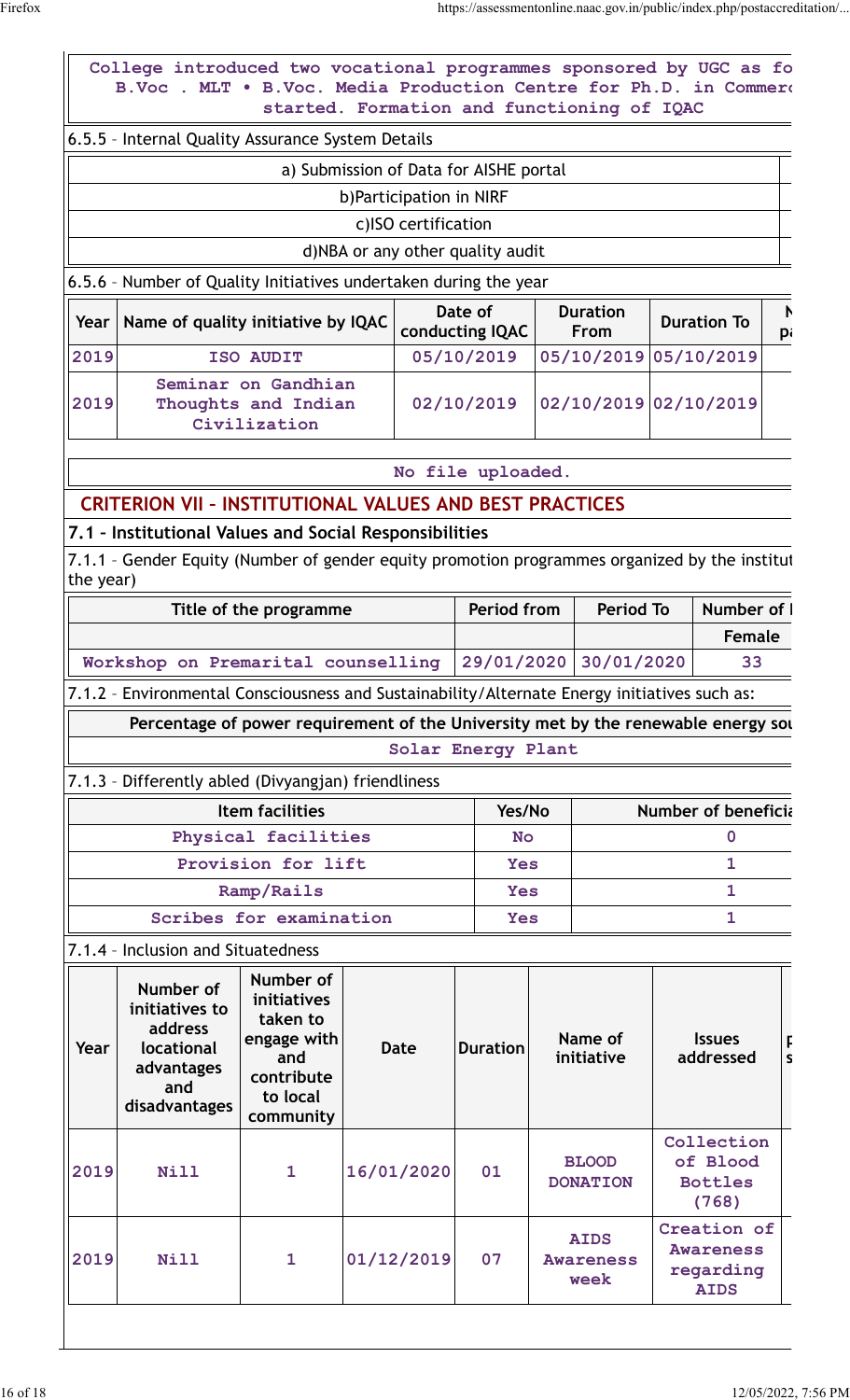| 2020<br>Nill                                          | $\mathbf{1}$           | Creation of<br>Seminar on<br><b>Awareness</b><br>21/01/2020<br>01<br>Thalassemia<br>regarding<br>Thalessemia                                                                                                                                                                                                                                          |  |  |  |  |  |
|-------------------------------------------------------|------------------------|-------------------------------------------------------------------------------------------------------------------------------------------------------------------------------------------------------------------------------------------------------------------------------------------------------------------------------------------------------|--|--|--|--|--|
| No file uploaded.                                     |                        |                                                                                                                                                                                                                                                                                                                                                       |  |  |  |  |  |
|                                                       |                        | 7.1.5 - Human Values and Professional Ethics Code of conduct (handbooks) for various stakeholde                                                                                                                                                                                                                                                       |  |  |  |  |  |
| <b>Title</b>                                          | Date of<br>publication | Follow up(max 100 words)                                                                                                                                                                                                                                                                                                                              |  |  |  |  |  |
| Code of<br>Conduct for<br><b>Teachers</b>             | 17/06/2020             | 1. The affiliating university and the State G<br>have prescribed code of conduct for college<br>in the form of professional ethics. 2. Any i<br>the department and inter personal level are<br>professionally in the departmental meeting<br>informally.                                                                                              |  |  |  |  |  |
| Code of<br>conduct for 17/06/2019<br><b>Students</b>  |                        | 1. College prospectus includes the code of co<br>students 2. The Heads of different activiti<br>Faculty In charge of discipline committee in<br>students regarding the code of conduct du<br>induction program for first year students.<br>discipline committee of the college maintain<br>discipline ensuring code of conduct is fol<br>effectively. |  |  |  |  |  |
| Code of<br>Conduct for<br>$Non-$<br>teaching<br>staff | 17/06/2020             | 1. Non teaching staff effectively follows the<br>conduct introduced by University of Mumbai. 2<br>employees are assigned duties by rotation to<br>their efficiency. They are also rewarded fo<br>work as an incentive to motivate them                                                                                                                |  |  |  |  |  |
|                                                       |                        | $\mathbf{r}$ , $\mathbf{r}$ , $\mathbf{r}$                                                                                                                                                                                                                                                                                                            |  |  |  |  |  |

7.1.6 – Activities conducted for promotion of universal Values and Ethics

| Activity                          | <b>Duration From</b> | <b>Duration To</b> | Number of |
|-----------------------------------|----------------------|--------------------|-----------|
| <b>Blood Donation Camp</b>        | 16/01/2020           | 16/01/2020         | 14        |
| Tree Plantation                   | 01/07/2019           | 02/07/2019         |           |
| Constitutional Day Celebration    | 26/11/2019           | 26/11/2019         | 10        |
| Reading Inspiration Day           | 15/10/2019           | 15/10/2019         | 4         |
| Martyr's Day                      | 23/03/2019           | 23/03/2019         | 5         |
| Social Justice Day                | 26/06/2019           | 26/06/2019         | 4         |
| Oath taking on National Unity Day | 31/10/2019           | 31/10/2019         | 4         |

#### **No file uploaded.**

7.1.7 – Initiatives taken by the institution to make the campus eco-friendly (at least five)

1. Solar Energy plant 2. Plastic Free campus 3. Use of LED lamps  $\cdot$ **Plantation 5. Waste management**

#### **7.2 – Best Practices**

7.2.1 – Describe at least two institutional best practices

Best Practice 1 Title: Counseling to students Objectives: To help a in resolving their personal, psychological problems which otherwise their academic performance. The Context: The College aims at prov higher educational opportunities to the underprivileged classes of **Students from such background do face personal problems leading to** absenteeism and lack of attention in the classroom. The Practice professional counselor appointed by the college conducts sessions se for different classes. Wherein she guides them on career related is well as confidence building. She has designed a syllabus for studen methodology to overcome stress. Evidence of Success: Students foun sessions very helpful to overcome their personal problems hinde